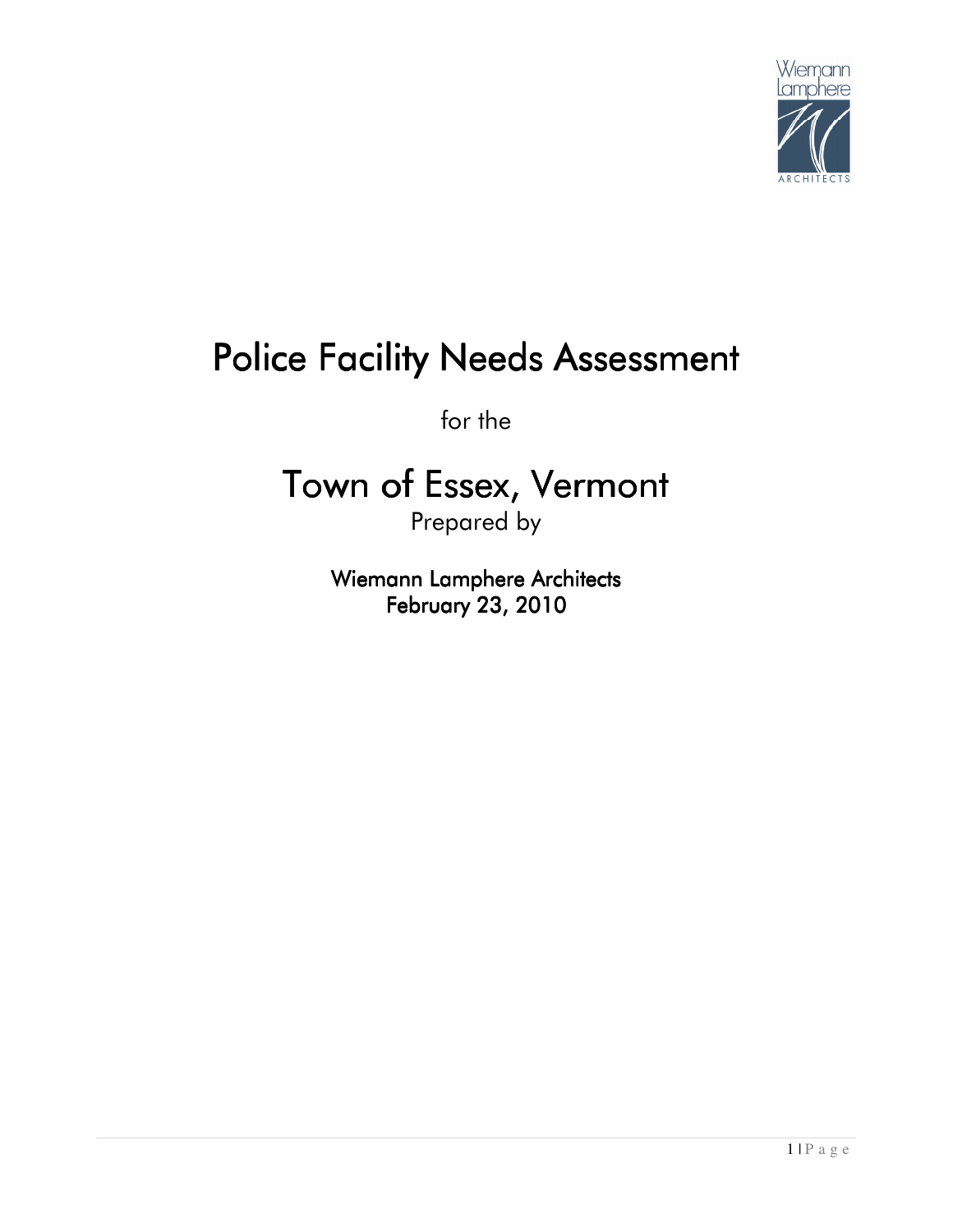

## TABLE OF CONTENTS **PAGE NO.**

|        |      | Program Spreadsheet Insert                                  |  |  |
|--------|------|-------------------------------------------------------------|--|--|
|        |      |                                                             |  |  |
|        |      |                                                             |  |  |
|        |      |                                                             |  |  |
|        | 1.00 |                                                             |  |  |
|        | 2.00 |                                                             |  |  |
|        | 3.00 |                                                             |  |  |
|        | 4.00 |                                                             |  |  |
|        | 5.00 |                                                             |  |  |
|        | 6.00 |                                                             |  |  |
|        | 7.00 |                                                             |  |  |
|        | 8.00 |                                                             |  |  |
|        | 9.00 |                                                             |  |  |
|        |      |                                                             |  |  |
| NEEDS. |      |                                                             |  |  |
|        |      |                                                             |  |  |
|        |      | Staffing and Square Footage Requirements by Department 33   |  |  |
|        |      |                                                             |  |  |
|        |      |                                                             |  |  |
|        |      | Option #1 - Police Department - one story @ generic site 36 |  |  |
|        |      | Option #2 - Police Department - two story @ generic site38  |  |  |
|        |      |                                                             |  |  |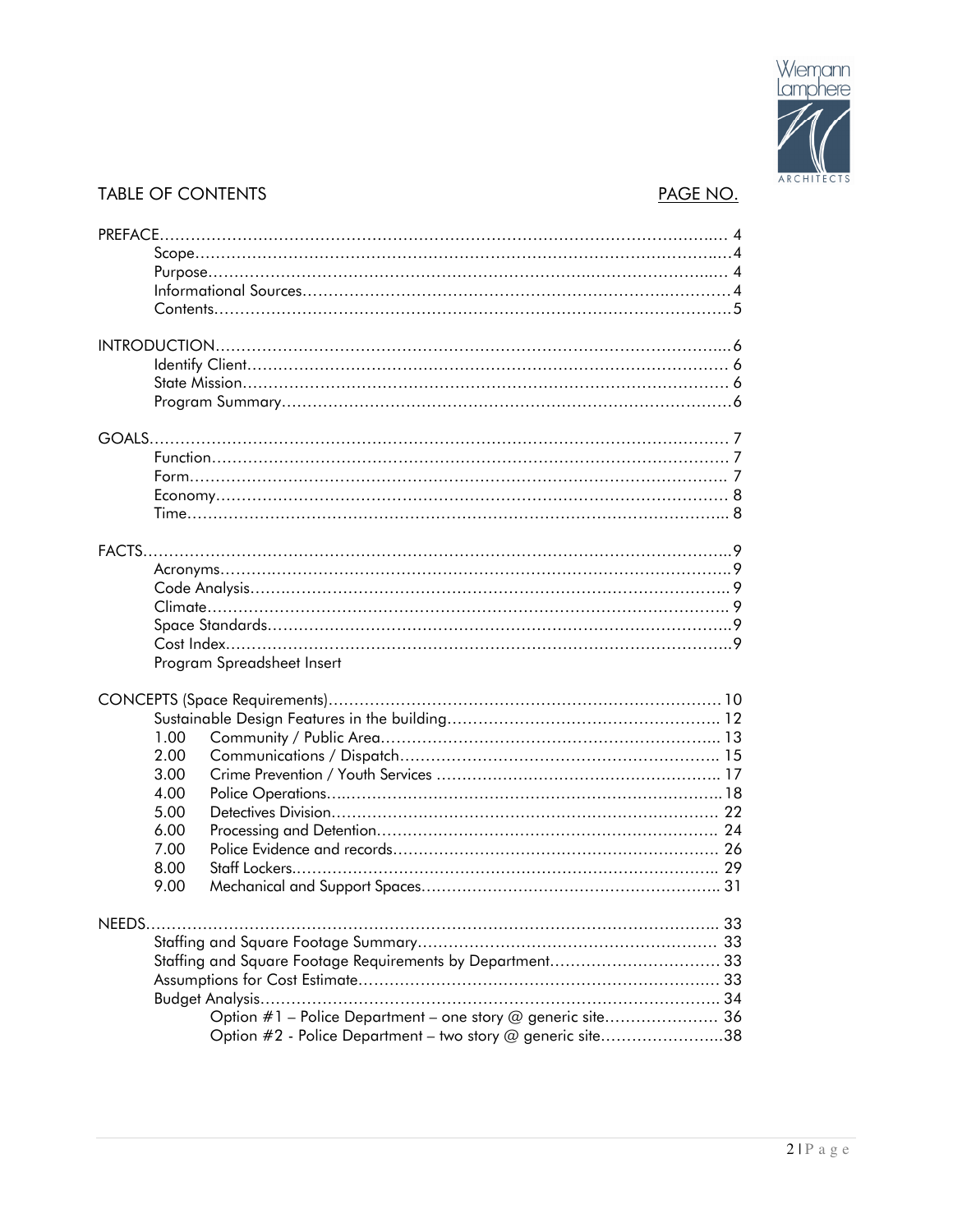

- APPENDIX Appendix A. Built-in equipment Personal Storage Locker Evidence Storage Lockers Gun lockers Evidence Drying Cabinet Ammunition Locker Stainless Steel Lav/Toilet Combination Audio visual system Prelco bullet resistant glass.
- Appendix B. One Story Option Site Plan Floor Plan Exterior rendering
	- Two Story Option Site Plan Floor Plan Exterior Rendering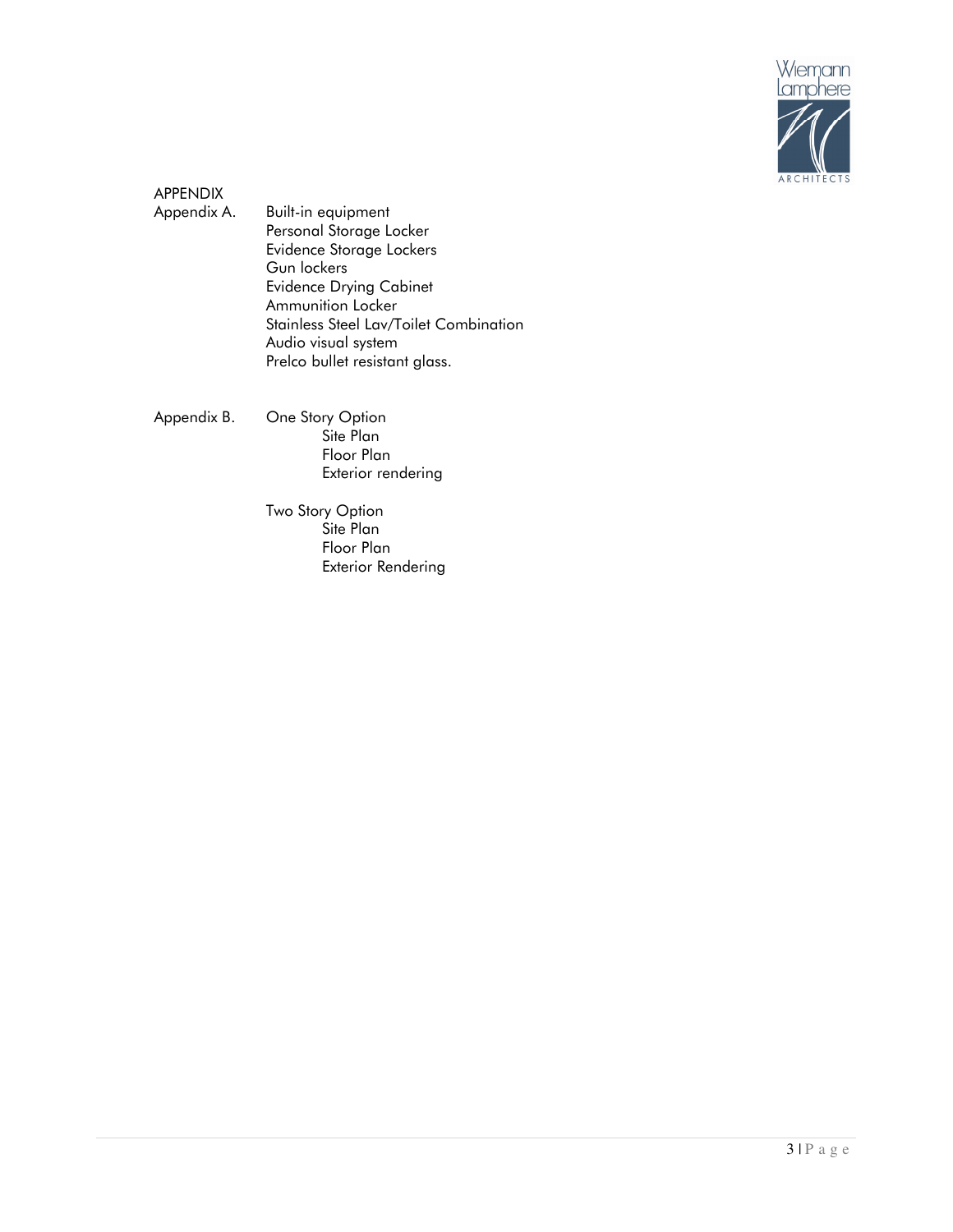

## PREFACE

SCOPE This document is a program of space requirements for the Essex Police Department. The program elements will include space requirements (grouped by department), adjacency requirements as well as a detail list of functional requirements for the use of each individual space. From this quantitative program, an estimate of probable costs for the building construction will be established. Using appropriate multipliers, a total project cost can be estimated which includes dollar values for permitting, professional fees, inflation, specialized equipment, contingencies and administrative costs to the owner. A graphic representation is provided in both a single story option as well as a two-story option.

PURPOSE The purpose of this document is to investigate the requirements for the Essex Police Department for the next 40 years and to convey that understanding in a detailed building program and to establish the appropriate lot size requirements for the Town of Essex to acquire property which meets or exceeds the program requirements defined herein. This document serves as a record of the decision-making process and is for agreement and approval by the Essex Police Department, The Essex Select-board and subsequently, the voters in the form of a bond referendum. This program document will inform the future Architectural and Engineering team on the building and site requirements upon which the construction documents should be based.

## INFORMATIONAL

SOURCES This information provided herein was developed to confirm the functional requirements and other data provided by the Essex Police Departments and it's staff, primarily that of Chief Nadeau, Captain LaRose and Sergeant Babcock. The plan diagrams, schedule, and cost estimate contained in this document are intended to provide an analysis by which funding and scheduling of the project can be established. The schematic site plan(s) and floor plan(s) included in this study are provided as tools to confirm total square footage requirements and development of the estimate of probable cost. The graphic representation of the building program is to confirm adjacency requirements and to develop dialogue for the spaces and their functional requirements. The plans provided are not to be used as final design for the facility.

> This report contains information obtained primarily from multiple work sessions with the client during the months of November, December 2009 and January 2010. Other sources of information provided a background history of the project planning process over many years and was used to complement the final report: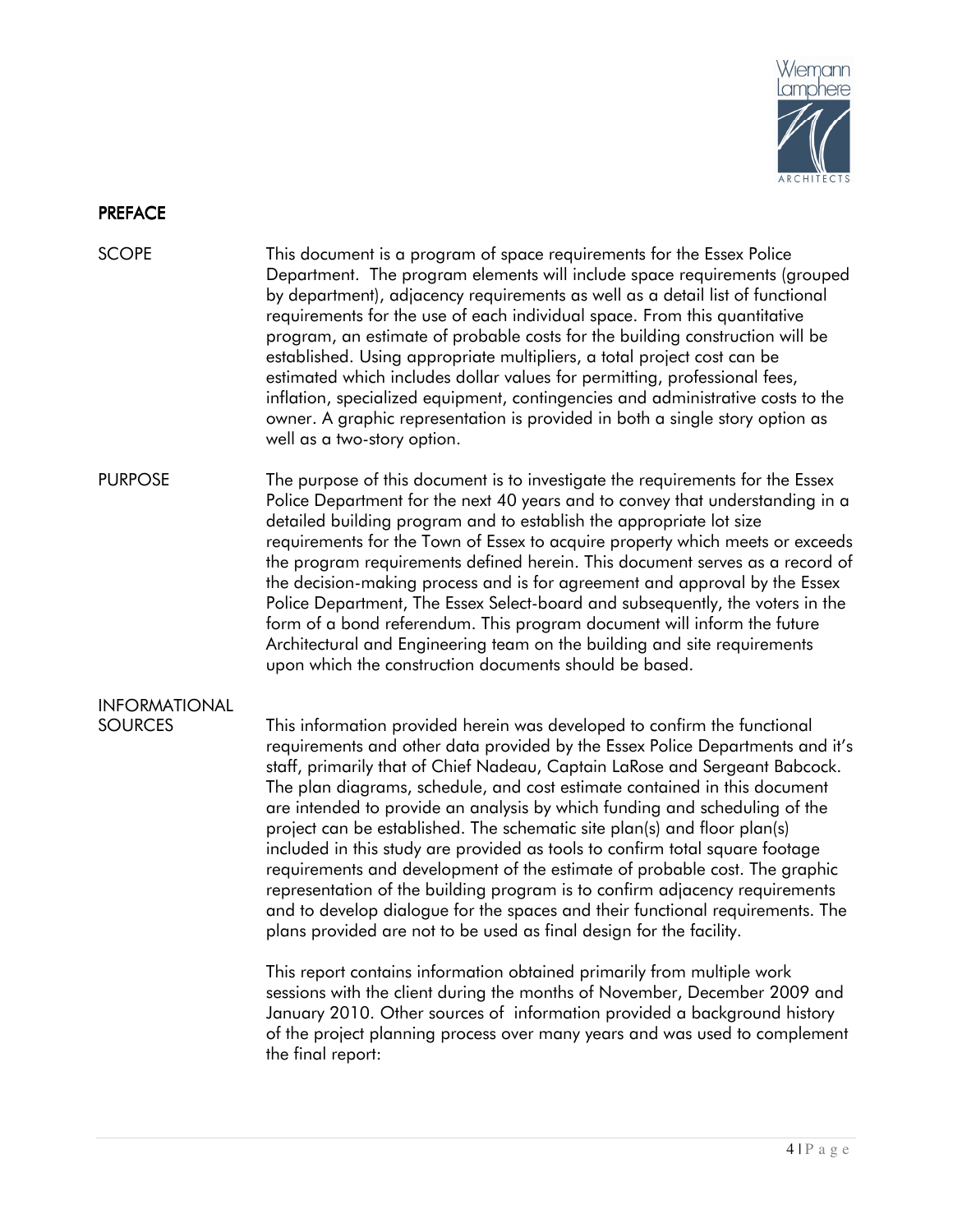

- a) Town of Essex Public Safety Facility Needs Assessment Study by Rebanks Architects, Inc. Dated May 27, 1988.
- b) Existing Facilities Evaluation by Dore and Whittier Architects, Inc dated December 12, 1994.
- c) Proposed Improvements to the Essex Town Offices and Police Station by Dore and Whittier Architects, Inc. dated February 7, 1997
- d) Summary of Municipal Building Size Calculations by Dennis Lutz. Dated October 20, 2000
- e) Conceptual Planning for 81 Main Street, Town of Essex Police Department by Scott and Partners Architects. Dated November 3, 2000
- f) Essex Municipal Offices Final Building Program by Wiemann Lamphere Architects, dated October 2001
- g) Request for Capital Project Review of the Police Department Headquarters by the Essex Police Employees Association, dated January 5, 2009.
- h) Town of Williston Public Safety Committee Preliminary Report dated October 2002.
- CONTENTS This document has five sections:

GOALS describe the client's aspirations for the project.

FACTS cover pertinent data and assumptions that are accepted as given for the project.

CONCEPTS are ideas and directives for implementing the goals which are documented as abstract diagrams.

NEEDS are the feasibility test for the available and required area delivered within the project schedule and budget.

The **APPENDIX** contains additional information which supports this record of the decision-making process.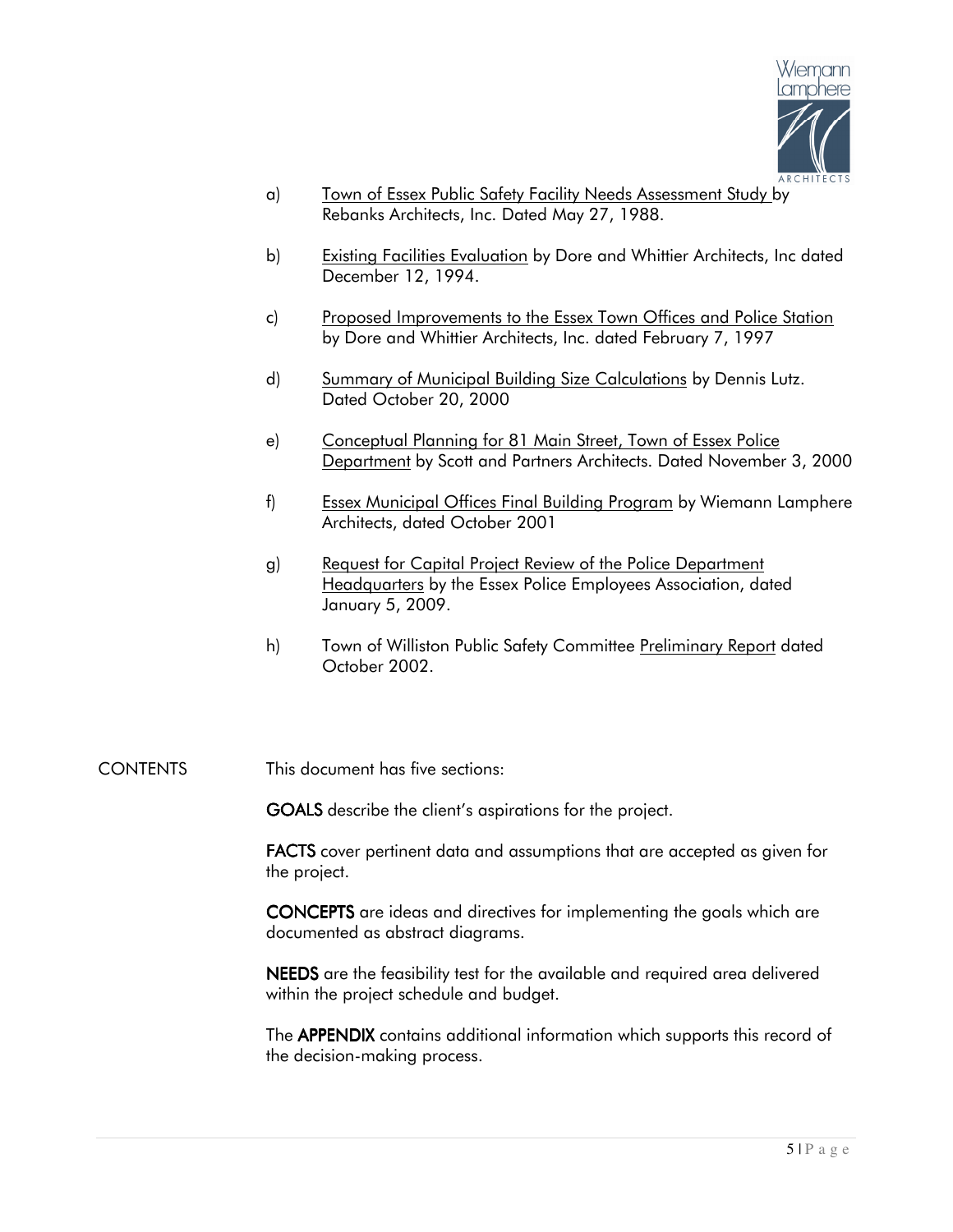

## **INTRODUCTION**

- CLIENT The Town of Essex Police Department and the subsequent architectural design professional will be the intended end user of this building program document. Its primary function is to serve as a preliminary planning document for the final design of the new Police facility. In the interim, it is to be used by the Essex Select-board in order to establish appropriate site and budgetary requirements for a project of this size, from which a bond referendum will be established and land may be acquired. The Essex Police Department has been the primary decision making body with respect to the building program and planning document.
- MISSION The mission of this programming effort is to identify, clarify, and verify the quantitative, qualitative and functional requirements for the Town of Essex Police Department for at least the next forty years. It is the intent of this program document to plan for a building that can operate efficiently and without modification for a minimum of twenty years, and have room for expansion for an additional twenty to thirty years. The total life cycle of the building is expected to be fifty years with appropriate maintenance.

## PROGRAM

SUMMARY During the work sessions with the Essex Police Department, a number of goals, concepts and program requirements (needs) were outlined. These goals, concepts and needs play an important role in influencing the program requirements and functional layout of the facility.

> The study will include the building requirements necessary for the Essex Police Department to function effectively and efficiently for the next 20 years. Expectations are for the department to reach a total size of between 45 and 50 persons within twenty years based on current community size and projected growth rates. The building program will provide a quantitative analysis which will be used in the acquisition of property in Essex or Essex Junction.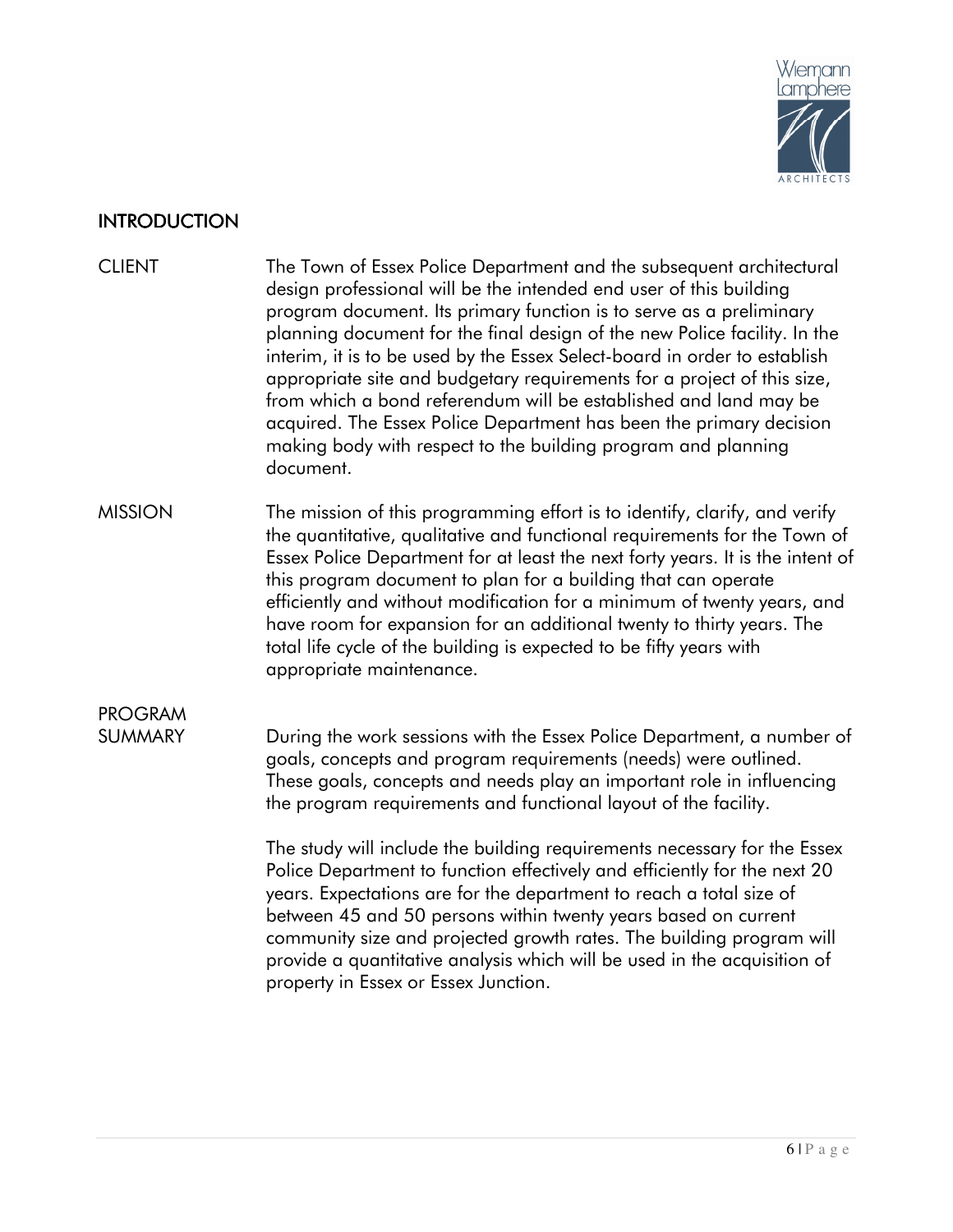

## GOALS The following are the project goals that emerged during the programming work sessions. These goals established a direction for the programming and planning process.

FUNCTION Function goals imply "what's going to happen in the building". They concern activities, relationship of spaces, and people—their number and characteristics.

"…To provide a SECURE ENVIRONMENT for people and property."

"…To use FACILITIES as an INTERFACE to the COMMUNITY."

"…To enhance QUALITY AND COMMUNICATION with OUTREACH programs."

"…To integrate TECHNOLOGY into the DEPARTMENTS".

"…To improve INTERDEPARTMENTAL ADJACENCIES AND COMMUNICATION."

"… To provide SERVICES for Essex".

"… To provide PHYSICAL AND VISUAL ACCESSIBILITY for the users and the public."

"…Improve ACCESS to RECORDS and services."

"…To provide for OPERATIONAL AND LONG-TERM STORAGE requirements for each department".

"…To provide FLEXIBILITY and EXPANDABILITY in the building complex".

FORM Form goals that relate to the site, the physical environment (psychological, too) and the quality of space and construction. Form is what you will see and feel. It's the "what is there now" and "what will be there".

"… To provide ADEQUATE AND ACCESSIBLE PARKING for the visitors and occupants."

"…To provide a FOCAL POINT for the Police Department within the community."

"…To provide an ENVIRONMENT AND FACILITIES that are VERNACULAR to the area/region."

"…To provide FLEXIBLE SPACE."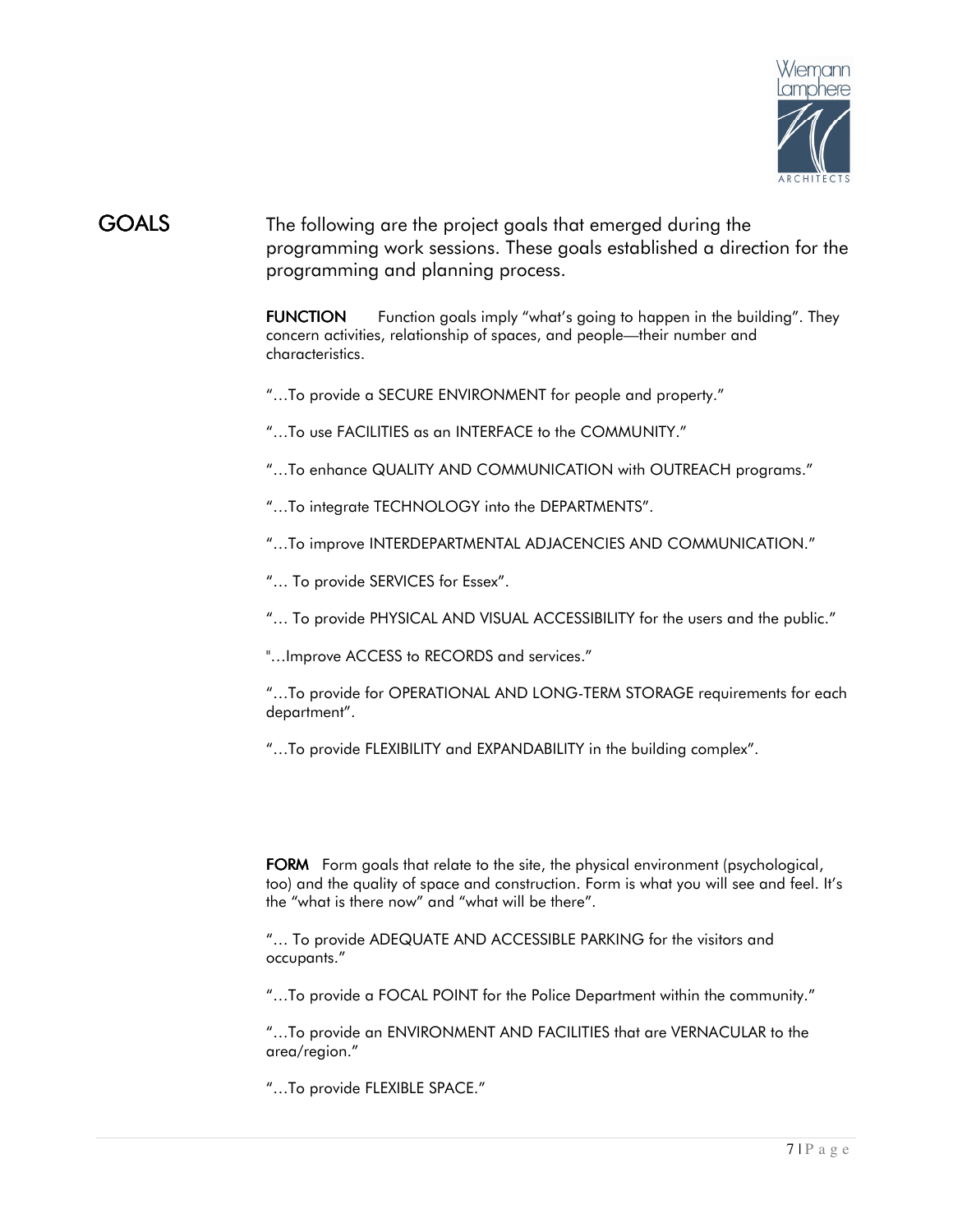

"…To provide CLEAR ORIENTATION for people VISITING the building."

"…To provide PLEASANT AND FUNCTIONAL interior spaces."

"…To provide an aesthetically pleasing building and site that REFLECT QUALITY AND PROFESSIONALISM."

"… To provide low-maintenance LANDSCAPING to ENHANCE the SITE APPEARANCE."

**ECONOMY** Economy goals concern the initial budget and quality of construction, but also may include consideration of operating and life cycle costs.

"…To use DURABLE MATERIALS which maintain their APPEARANCE and require SIMPLE, LOW maintenance."

"…To DESIGN and CONSTRUCT to a MODERATE BUDGET."

"…All new CONSTRUCTION will have FUNDS IDENTIFIED for development, maintenance and operating costs."

"…To be as ENERGY EFFICIENT as possible within the established BUDGET."

"…To be as ECOLOGICALLY RESPONSIBLE as possible within the BUDGET."

**TIME** Time goals have three classifications..past, present, and future.. which deal with the influences of history, the inevitability of changes from the present and projections into the future.

"…To provide for program SPACE for the next 20 YEARS with GROWTH POTENTIAL for an additional 20 YEARS."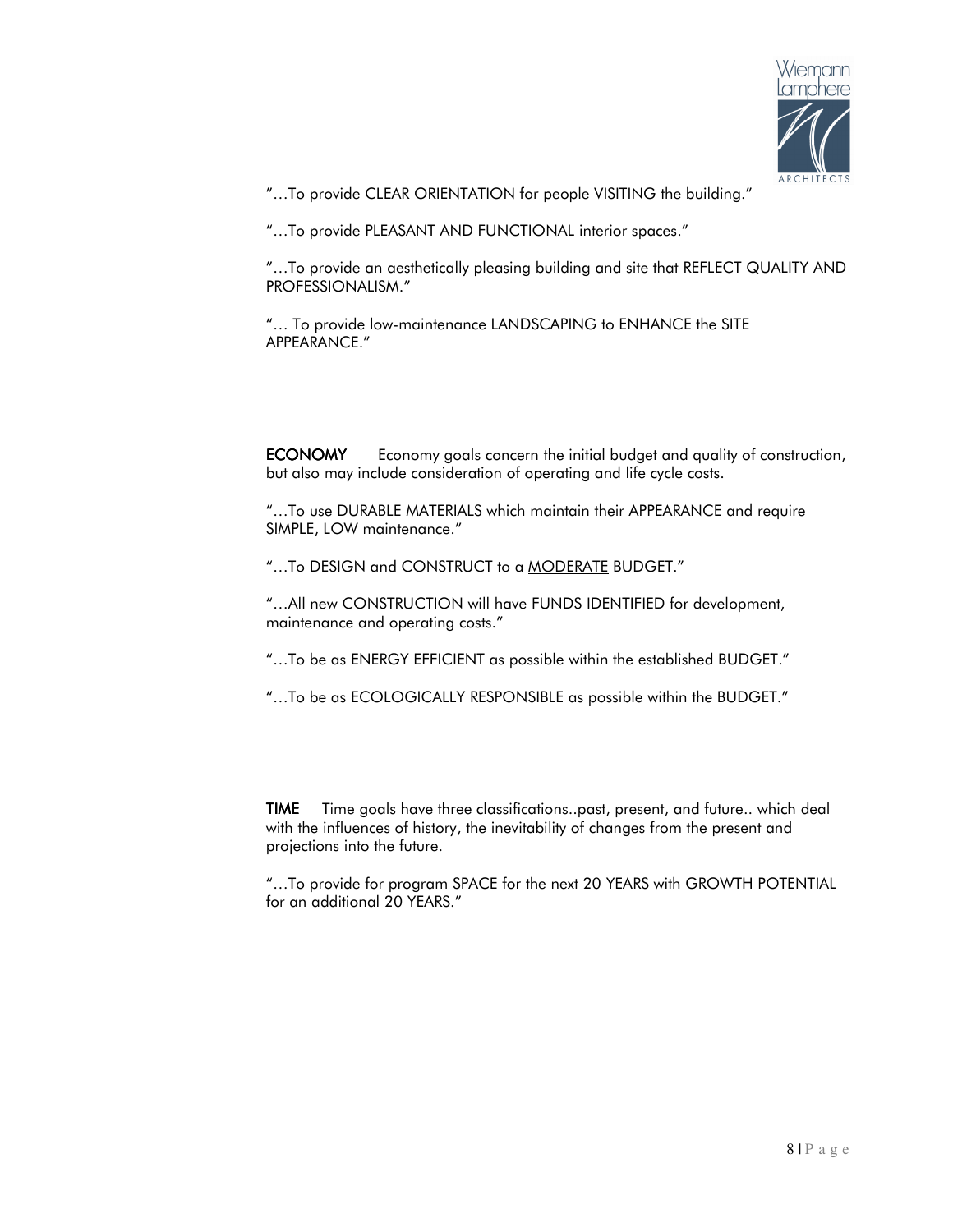

**FACTS** The following are the project facts which will be used for the basis of design. These facts create a certain set of parameters for the programming and planning process.

## ACRONYMS

S.R.O. - School Resource Officer **B.C.I.** - Bureau of Criminal Investigation V.C.I.C. - Vermont Crime Information Center I.T. - Information Technology P.W. - Public Works P.C. - Planning Commission **G.I.S.** - Geographic Information System S.O.P. - Standard Operating Procedure **O.S.H.A.** - Occupational Health and Safety Administration E.O.C. – Emergency Operation Center

## CODE ANALYSIS

 Vermont Fire Safety and Building code, 2006 Reference made to: International Building Code (IBC), 2006 NFPA 101, LIFE SAFETY CODE, 2006 NFPA 1, UNIFORM FIRE CODE, 2006

Other applicable codes:

 NFPA 13, Standard for Installation of Sprinkler Systems, 2002 NFPA 30, Flammable and Combustible Liquids, 2003 NFPA 90A, Standard for the installation of HVAC equipment International Plumbing Code, with Vermont Rules, 2003 NFPA 70, N.E.C. National Electrical Code A.D.A. Accessibility Guidelines for Buildings & Facilities Guidelines for Energy Efficient Commercial Construction, 2005.

## AREA PARAMETERS

Projected Efficiency  $NET s.f.$  = 75% efficiency (police station)  $GROSS$  s.f.

COST INDEX - QUALITY LEVELS vs. UNIT COSTS

## POLICE STATION (NEW)

 Economical \$195.00 /s.f Moderate \$210.00 /s.f (use this number in space calculations) Excellent \$240.00 / s.f.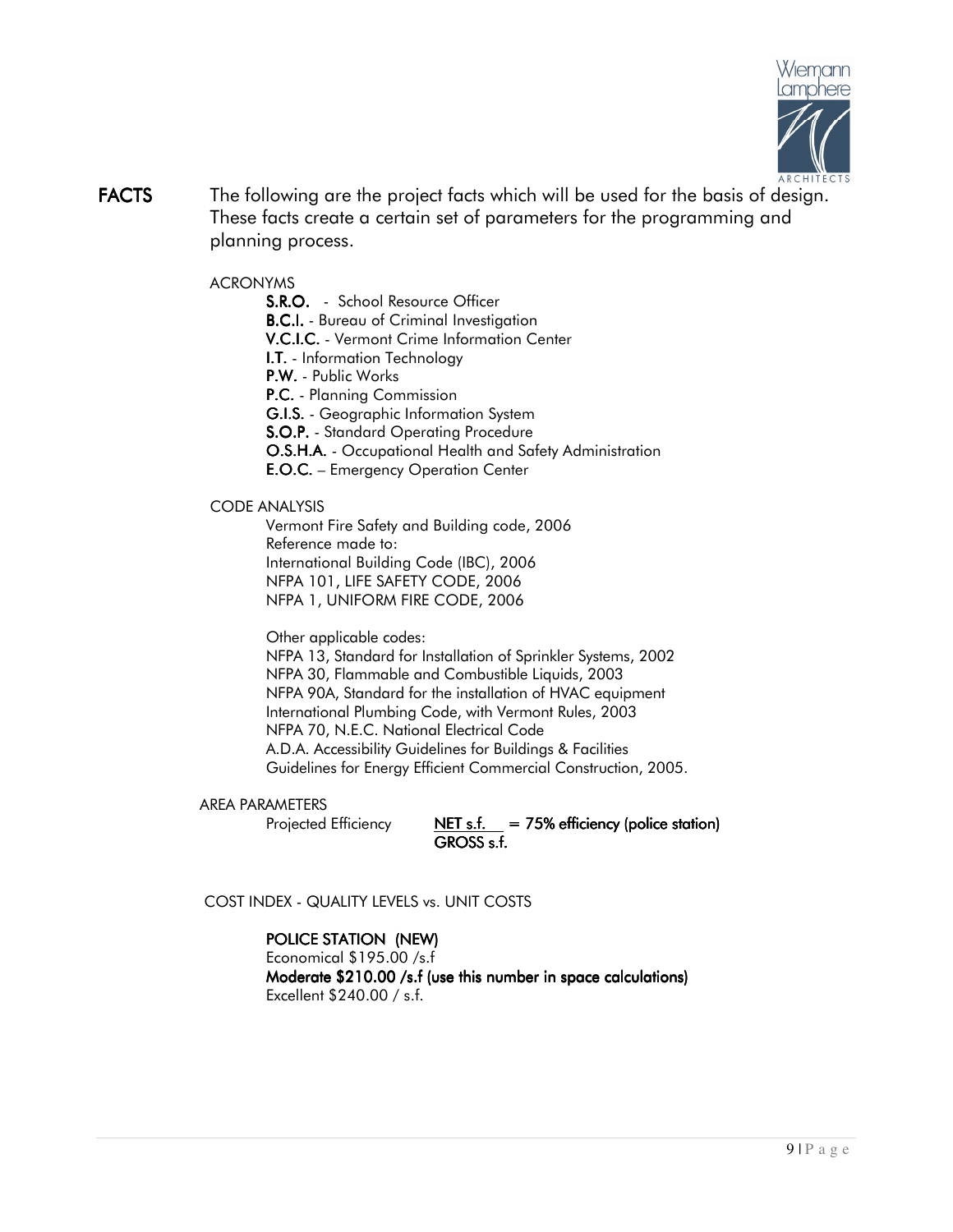

## CONCEPTS - GENERAL

The following are the project concepts which are to be used during the design process to facilitate ideas and directives for implementing the goals which were documented. These concepts establish a qualitative level of design for the programming and planning process.

Consider OPTIONS

Option #1 – Police Department – One Story on a new GENERIC site. Option #2 - Police Department – Two story on a new GENERIC site.

Consider CONSOLIDATING the Essex PD, Bureau of Criminal Investigations, evidence processing, tactical van storage and found property onto one site for ease of logistics and communication.

Consider basement level for storage of long-term files in two story option.

Consider adequate space for Police Department for anticipated growth.

Consider SECURITY REQUIREMENTS Free access to lobby during normal business hours. (Access to vestibule 24/7 with call box) Restricted after hours Restricted with Key access (for employees) Secure card key (FOB) or code in some areas Consider Large public MEETING ROOM with all amenities

Carpet, A/V screen, marker-board, speakerphone, intercom, coffee bar w/ sink separate HVAC zone, storage, recording and videotaping capabilities, holds 60 people.

Consider a fully SPRINKLERED building as an example for public safety.

Consider regular VEHICLE maintenance to take place on-site.

Consider separated VEHICULAR and PEDESTRIAN access to building.

Consider public access separated from POLICE PARKING entrance

Consider PERIMETER OFFICES with CENTRAL STORAGE and support spaces.

Consider STAFF LOUNGE with kitchenette and outdoor space.

Consider higher quality FINISHES within public areas & practical MATERIALS in support spaces.

Consider CENTRAL SERVER room with backup and central printer.

Consider NATURAL LIGHT in all occupied areas.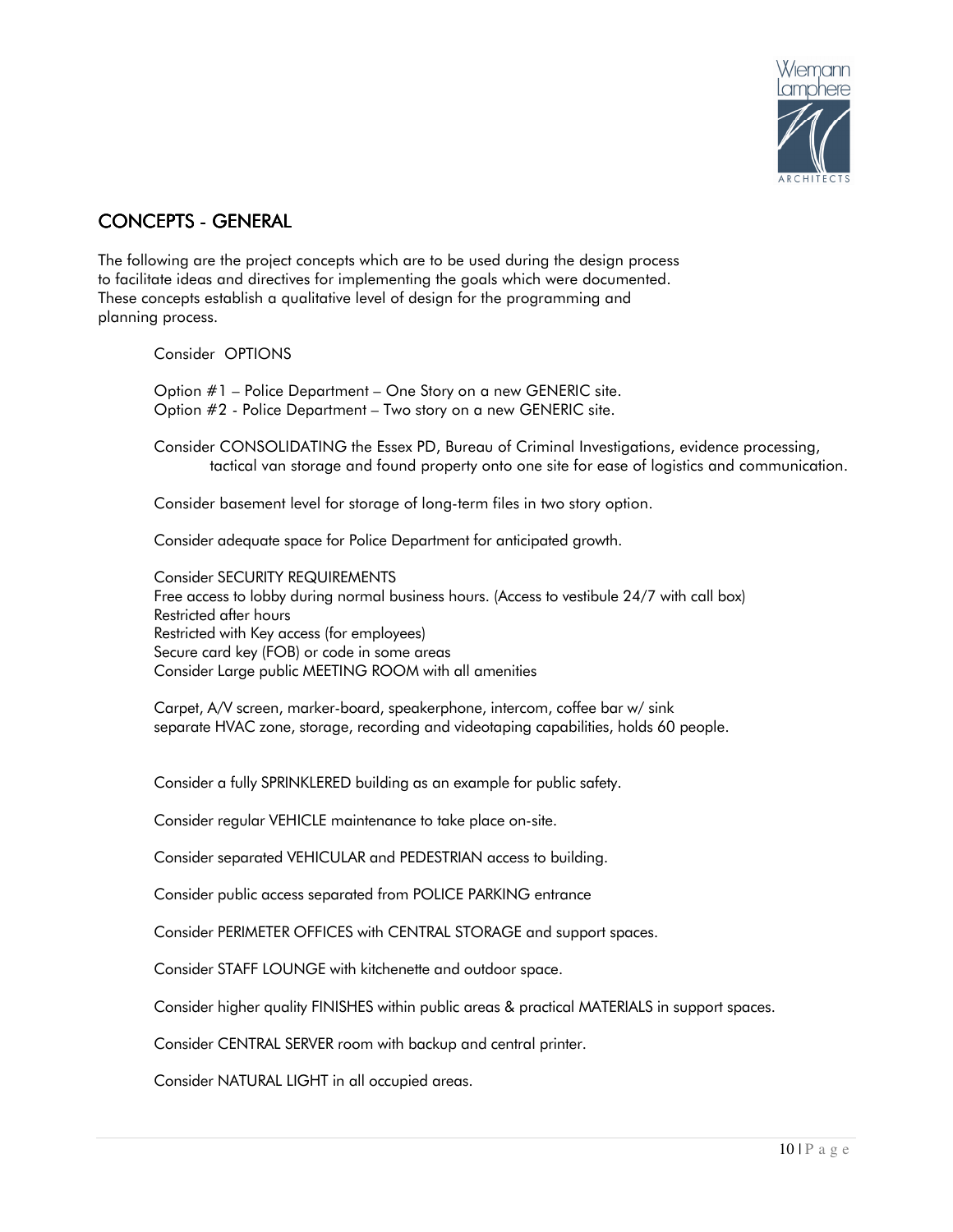

Consider JANITOR SPACE with shelves and mops sink.

Consider EVENING ACCESS to public areas w/ offices closed.

Consider ACOUSTICAL separation from other offices.

Consider SHOWER STALLS w/ lockers for employees.

Consider PUBLIC ADDRESS system throughout building.

Consider corner GUARDS to protect finishes.

Consider high DURABILITY finishes in the corridors.

Consider Fiber optic NATURAL LIGHTING at interior spaces.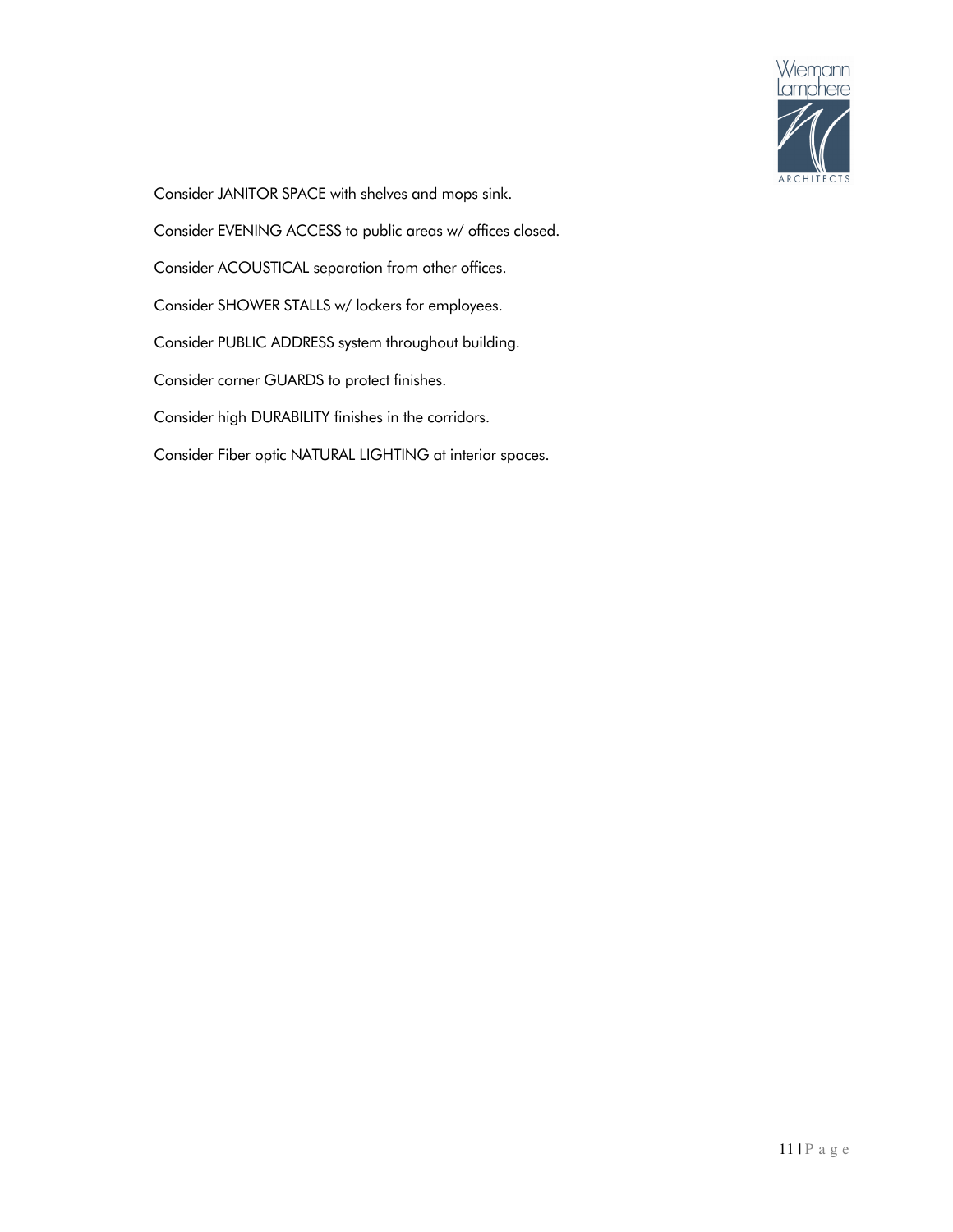

## Sustainable Design Possibilities for Essex Police Department

Rain-water harvesting system: collection of rainwater from the new roof rain leaders for use in non-potable uses including sewage conveyance

Low-Flow Water Fixtures: Utilize low-flow urinals and dual flush toilets. Sinks and lavatories will have low flow aerators installed and showers will have 2.5 gallons per minute flow rates.

No Irrigation for Landscaping: The landscaping, shrubs and ground cover proposed are native to the area and require little or no irrigation throughout their life (with the exception of the initial planting season).

**Building thermal Envelope:** Increased thermal envelope which exceeds commercial building energy standards to reduce the loss of conditioned air.

Night – Flushing: Controls can be installed which monitor indoor and outdoor temperature and relative humidity. These controls can operate clerestory windows to open up when appropriate to cool the building naturally (by stack ventilation) in the summer months.

Reflective Roof Surface: The roofing material used can have a high Solar reflective Index (SRI) The reflectivity of the roof will reduce the amount of heat gain developed inside the building during the summer months.

LOW Volatile Organic Compounds (VOC) Content of Materials: Products and materials are to be specified which contain low levels of Volatile Organic Compounds (VOC's) Materials with high VOC content off-gas harmful chemicals and reduce the indoor air quality. Products included are carpets, tiles, paints, adhesives (glues) and sealants.

High Efficiency Equipment: The boilers and heating system will be upgraded to more energy efficient systems (See Energy Star Ratings).

High Efficiency Lighting and Sensing: Highly efficient light fixtures can be used to reduce the watts per square foot required to light a space. Occupancy sensors will switch the lights on when a person enters the space and will deactivate the lights after a pre-determined time is reached.

**Solar Photo-Voltaics:** Roofs shall be designed with an extra dead load capacity to accommodate the subsequent installation of a photo-voltaic system on the roof, depending on the solar access to the site.

Vegetative roofs: The roof can be designed to accommodate a vegetated roof assembly.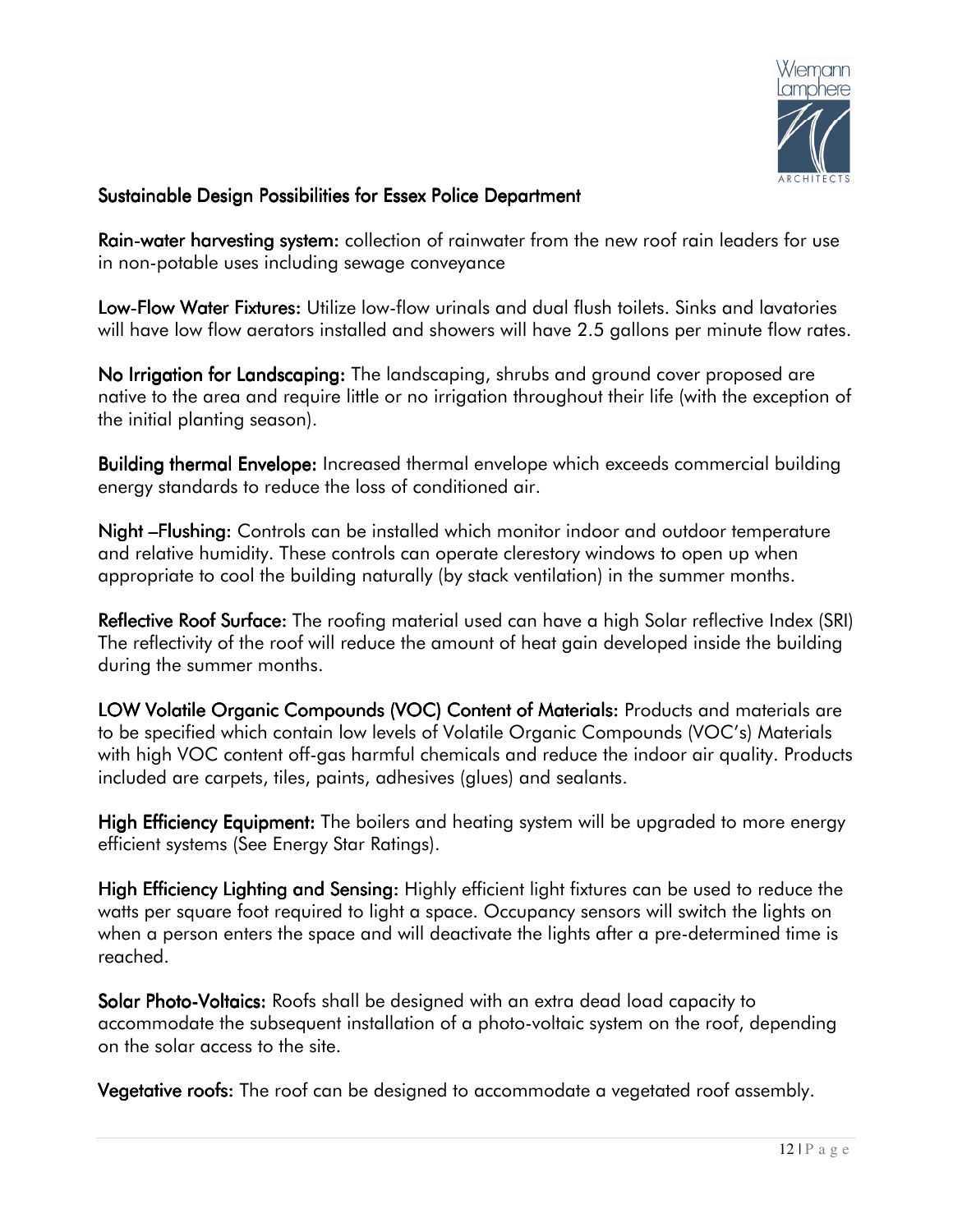

## CONCEPTS – 1.00 COMMUNITY / PUBLIC AREA

## 1.01 – Vestibule

## 80 SF

 Amenities to include: Recessed walk-off mat to collect dust/dirt/snow. Self-actuating HC doors. Fire alarm panel. Knox box for key storage Electronic locks on interior doors (controlled by dispatch and programmable) Phone with direct line to dispatch. (contact info if dispatch is closed) Slots for information / forms and literature accessed from dispatch. Security Lighting 24/7/365 Durable wall finishes

 Adjacency Requirements: Public Entry into building to be Near to HC parking Leads directly into lobby (1.02)

## 1.02 – Public Lobby

## 530 SF

 Amenities to include: Accessible during evening hours by reservation of space with dispatch Decorative materials with high durability Higher volume space Lighting for exhibition of local art Impact resistant drywall in all lobby areas and corridors Marmoleum or tile floors Display cabinet Announcement Board

 Adjacency Requirements: At vestibule entry (1.01) Access directly to Multi-Function space (1.03) Direct Connection to Dispatch (2.01) Direct Access to Interview Room (3.03)

## 1.03 – Multi-Function, Community Room / Meeting space:

1, 050 SF (1,030 SF space, 20 SF Coat storage)

Amenities to include: Data for E.O.C. Command center Accessible during evening hours for public use (by reservation) Kitchenette / Coffee bar / serving area Sound system (P.A.)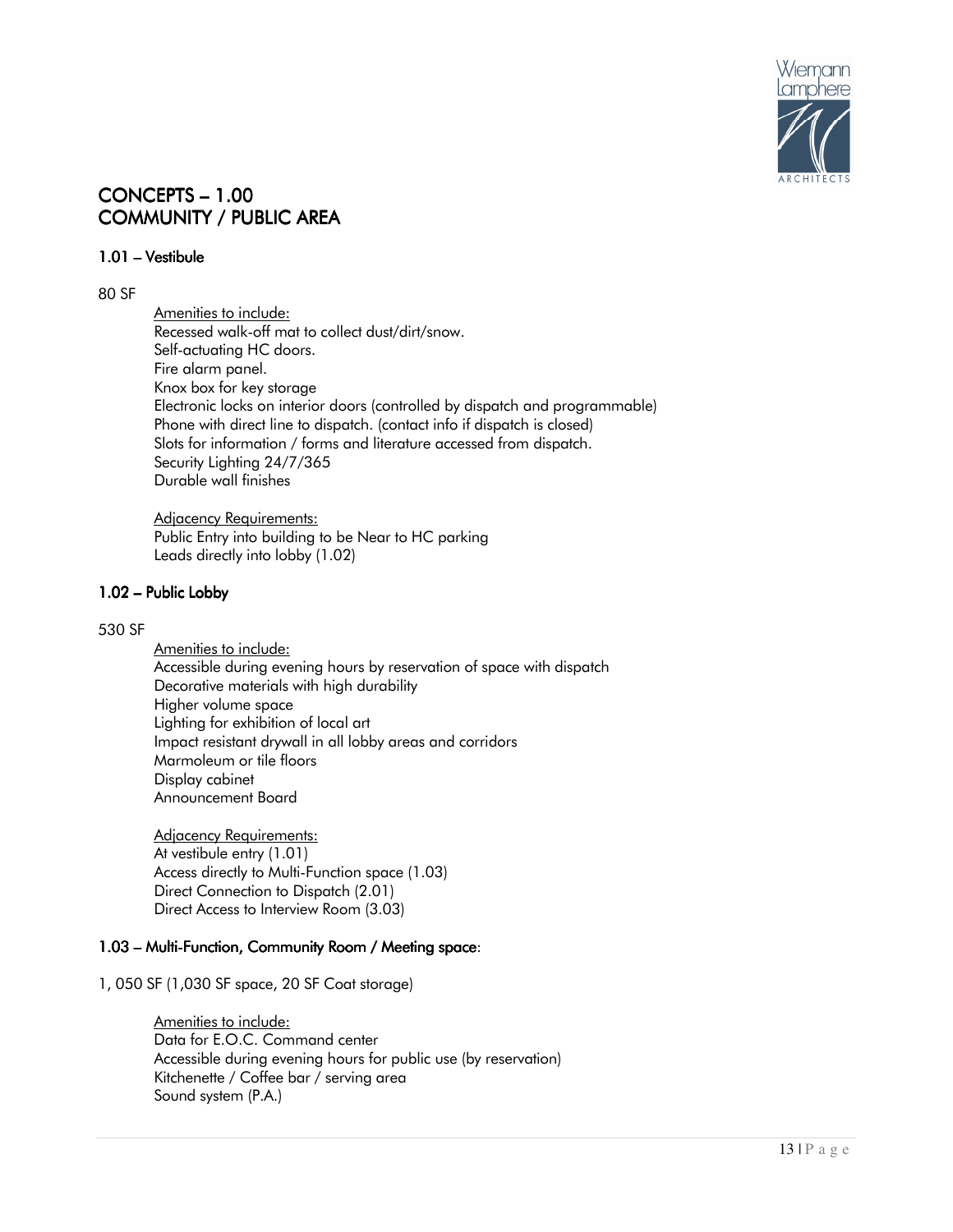

AV Panel to connect laptop/DVD/other media to video system Overhead equipment and screens (manual or motorized) Tack-able surfaces for pinup presentations Marker-board presentation surface. Acoustical material for sound, carpet tile etc. Serves as back-up EOC – prefer walker duct in floor if cost effective. Built-in coat rack

 Adjacency Requirements: Directly accessible from Public Lobby (1.02) Access to Bathrooms (through lobby space) (1.04)

## 1.04 - Public Toilets

200 SF (90 SF Men's room, 90 SF Women's Room, 20 SF Wetwall)

 Amenities to include: Men's Room: 1 H.C. Water closet, 1 Urinal Fixture 1 H.C. Lavatory Women's Room: 1 H.C. Water closet, 1 standard W.C. 1 H.C. Lavatory High efficiency fixtures Ceramic Tile Floors and wainscot Exhaust through heat recovery unit Washroom Accessories: Mirror, T.P. Dispenser, P.T. dispenser/disposal, grab bars, soap dispenser etc

 Adjacency Requirements: Directly Accessible from Public Lobby (1.02) with no sightlines into rooms. Adjacent to Community Room (1.03)

## $1.05$  – Storage

## 180 SF

 Amenities to include: Wide access for large items (double doors)

 Adjacency Requirements: Adjacent to, and access from inside the Multi-Function Community room (1.03)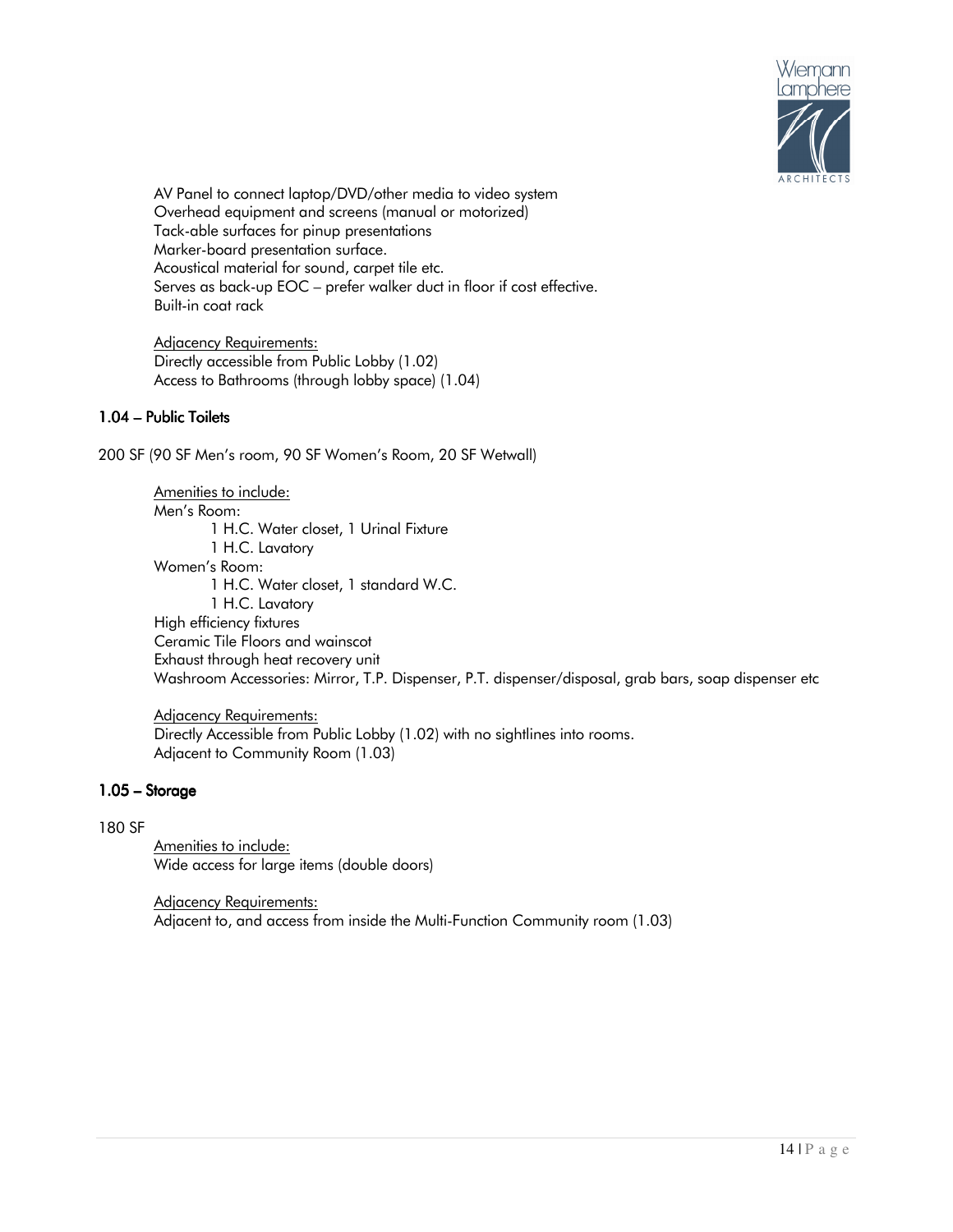

## CONCEPTS – 2.00 **COMMUNICATIONS / DISPATCH**

## $2.01$  – Dispatch / Reception

350 SF (2 cubicle stations)

Amenities to include: Bullet resistant window from outside Bullet resistant wall assembly facing lobby / outside (1.02) Bullet resistant glass with talk/pass thru & package drop from lobby (1.02) Built-inDesk and/or cubicles. (2 Sets) Heavy power and data requirements below desk. Direct / Indirect lighting with additional task lighting. Anti-static flooring. Video Monitoring equipment Dispatch Equipment Computer station Package exchange thru into lobby (secure)

 Adjacency Requirements: Adjacent to Kitchenette (2.03) Adjacent to Records (2.04) Adjacent to Staff Toilet (2.05) Adjacent to Shift Supervisor (2.02)

## $2.02$  – Shift Supervisors Office

## 230 SF

 Amenities to include: 3 to 4 desks / chairs Visibility into squad room through borrowed light. Power / Data. Door with ½ Lite providing visibility into dispatch

 Adjacency Requirements: Adjacent to dispatch (2.01) Visibility into squad room (4.08)

## $2.03$  – Kitchenette

50 SF Amenities to include: Cabinets – 8 LF. Under cabinet lighting Small Sink Solid surface countertop material. Coffee maker Microwave Small Refrigerator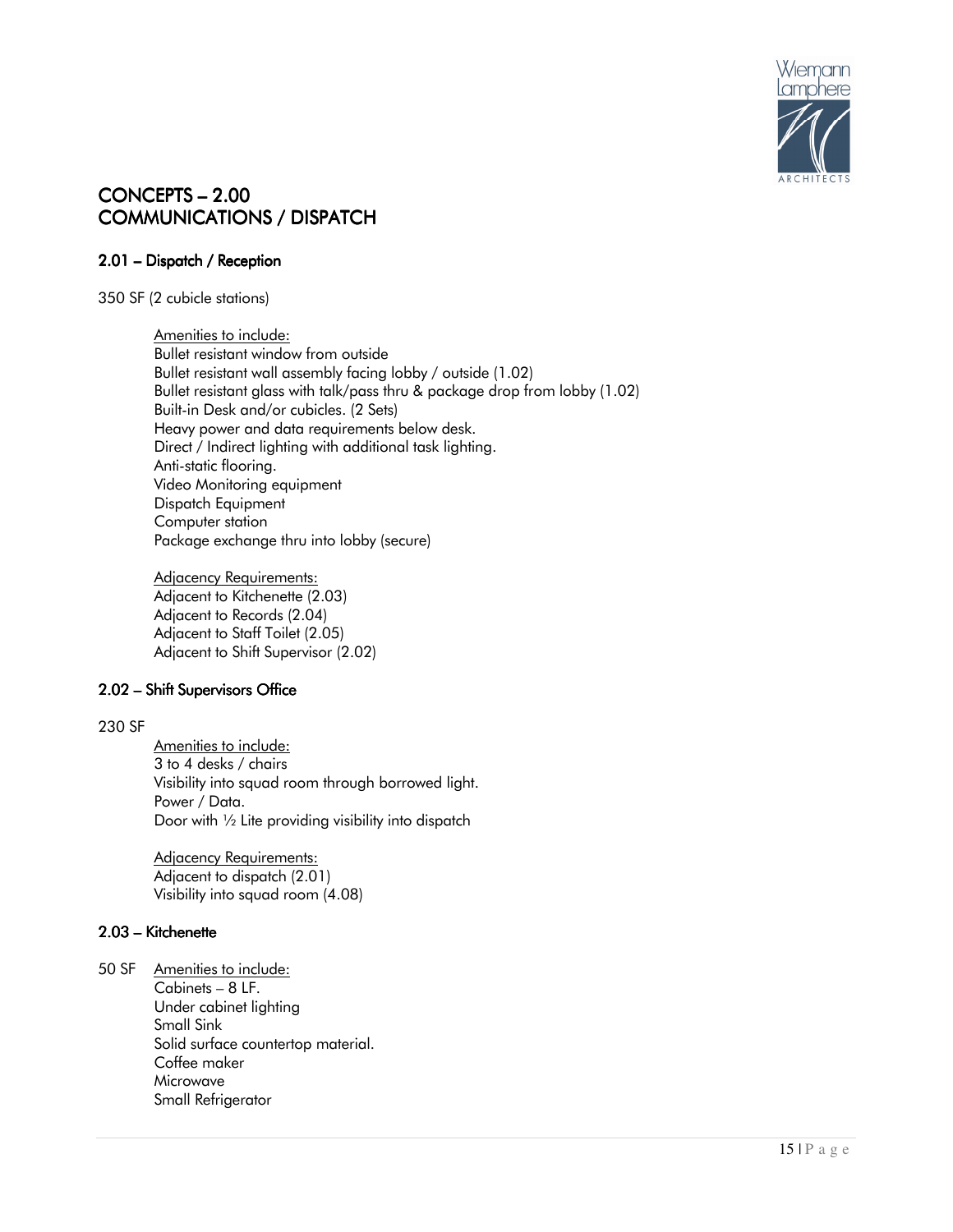

Water resistant flooring

 Adjacency Requirements: Part of larger dispatch area (2.01)

## 2.04 – Records Storage

## 300 SF

 Amenities to include: High Density Rolling Filing System (optional) – Heavy floor loading requirements. Desk and chair

Adjacency Requirements: Within Audible range of dispatch radio (2.01) Close to Lobby & pass thru window from dispatch.

## 2.05 - Staff Bathroom

## 60 SF

 Amenities to include: 1 H.C. Water closet – low flow 1 Lavatory w/ motion sensor faucets Ceramic Tile floors and wainscot Exhaust thru heat recovery unit Washroom Accessories: Mirror, T.P. Dispenser, P.T. dispenser/disposal, grab bars, soap dispenser etc

 Adjacency Requirements: Directly Accessible from Dispatch (2.01).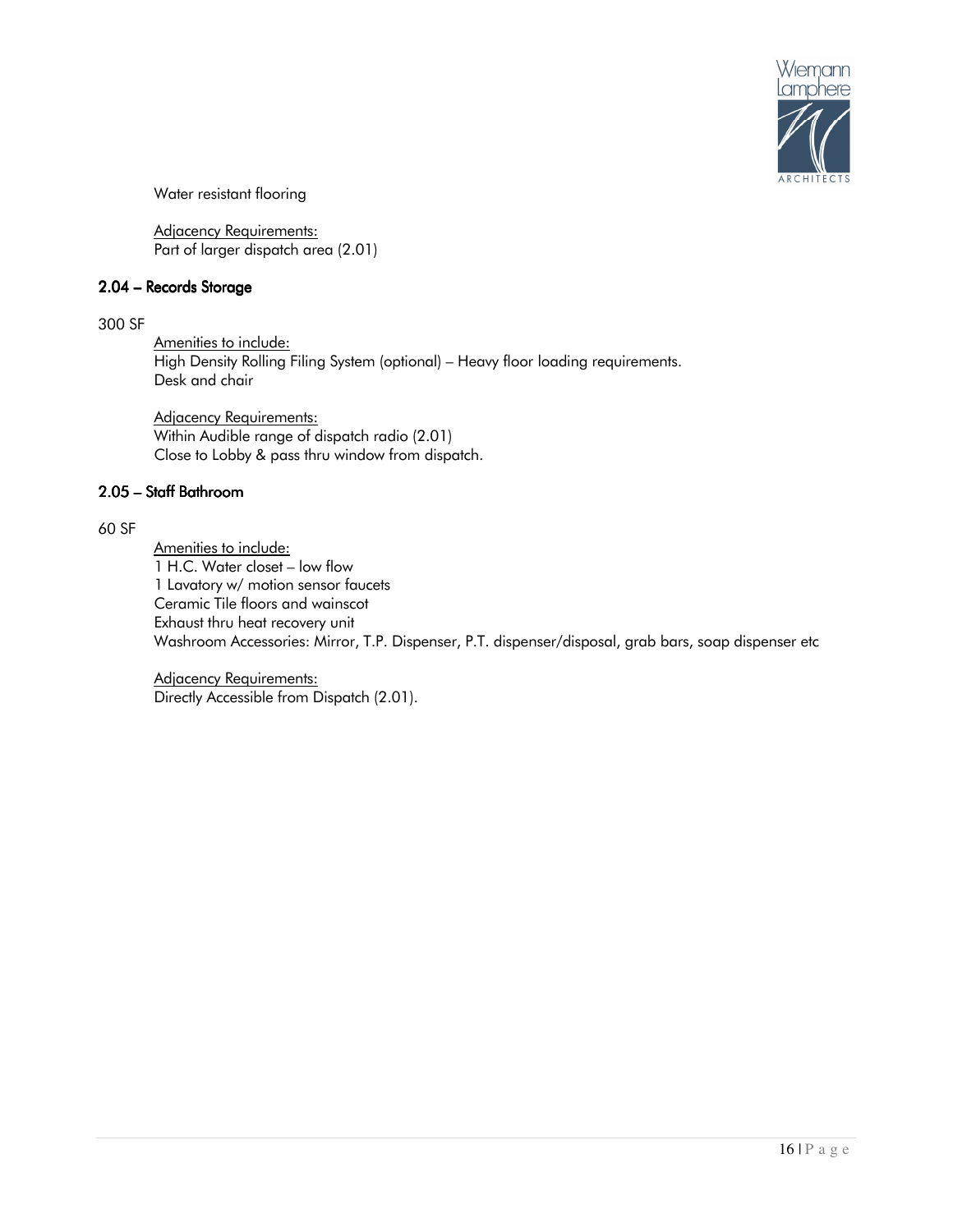

## CONCEPTS - 3.00 CRIME PREVENTION / YOUTH SERVICES

## 3.01 - Youth Resources Room / Youth Services Officer

#### 180 SF

Amenities to include: Flexible power / data throughout. Typical office use & finish level Direct / indirect pendant lighting Glass window into lobby

Adjacency Requirements: Adjacent to public lobby (1.02)

## 3.02 – Project Northland / S.R.O.

#### 135 SF

 Amenities to include: Typical office use & finish level Direct / Indirect lighting Door with half-lite

Adjacency Requirements: Adjacent to Public Lobby (1.02)

## 3.03 – Witness / Victim Interview Room(s)

## 150 SF

 Amenities to include: 6 Person Table / Chairs Solid Doors (sound gasketed) Acoustically separated. One door from public lobby, one door into police operations area. (secure) Motion sensor video and audio directly to dispatch. Audio is "off" by default.

 Adjacency Requirements: Directly off of main public lobby (1.02) Distant from Processing (6.04), and holding (6.02-6.03)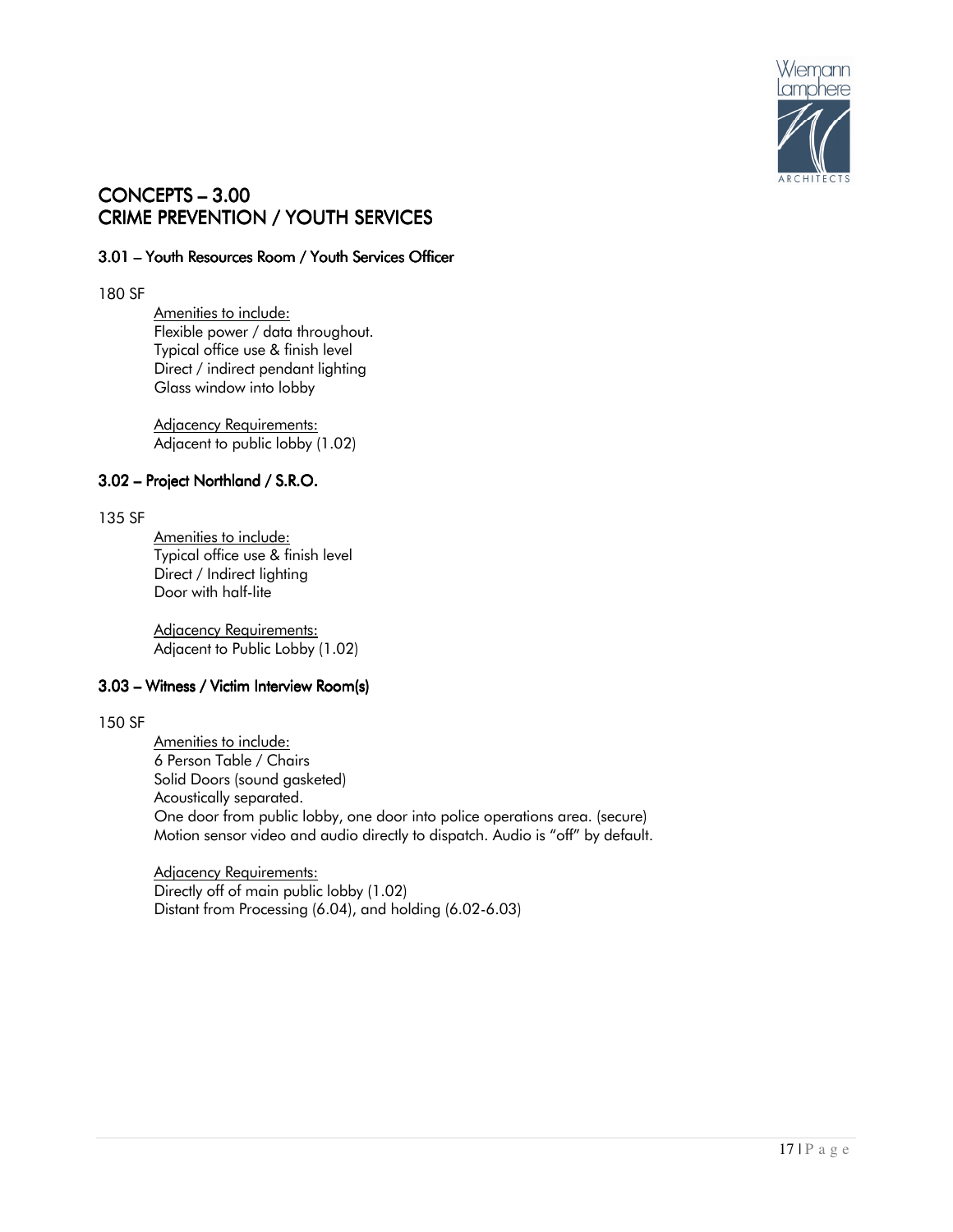

## $CONCEPTS - 4.00$ POLICE OPERATIONS

## $4.01$  – Chief's Office

#### 250 SF

 Amenities to include: To be located along an exterior wall with windows Executive Desk / Chair Guest Chairs w/ small conference table Carpet tile Chair rail Power / Data Closet or place for uniform storage

Adjacency Requirements: Directly accessible from Administrative Secretary (4.04) Within administrative suite

#### 4.02 - Captains Office

#### 200 SF

Amenities to include: To be located along an exterior wall with windows Executive Desk / Chair Guest Chairs Carpet Tile Chair Rail Power / Data Closet or place for uniform storage

Adjacency Requirements: Directly accessible from Administrative Secretary (4.04) Within administrative suite

## 4.03 – Conference Room

#### 360 SF

 Amenities to include: Table to seat 10-12 people w/ Chairs Audio & Visual connection panels in table and in wall for podium Overhead Equipment and screens (manual or motorized) Tack-able Pin-up space Marker board space Natural Light and direct / indirect pendant lighting. Carpet Tile w/ wood base Chair rail

Adjacency Requirements: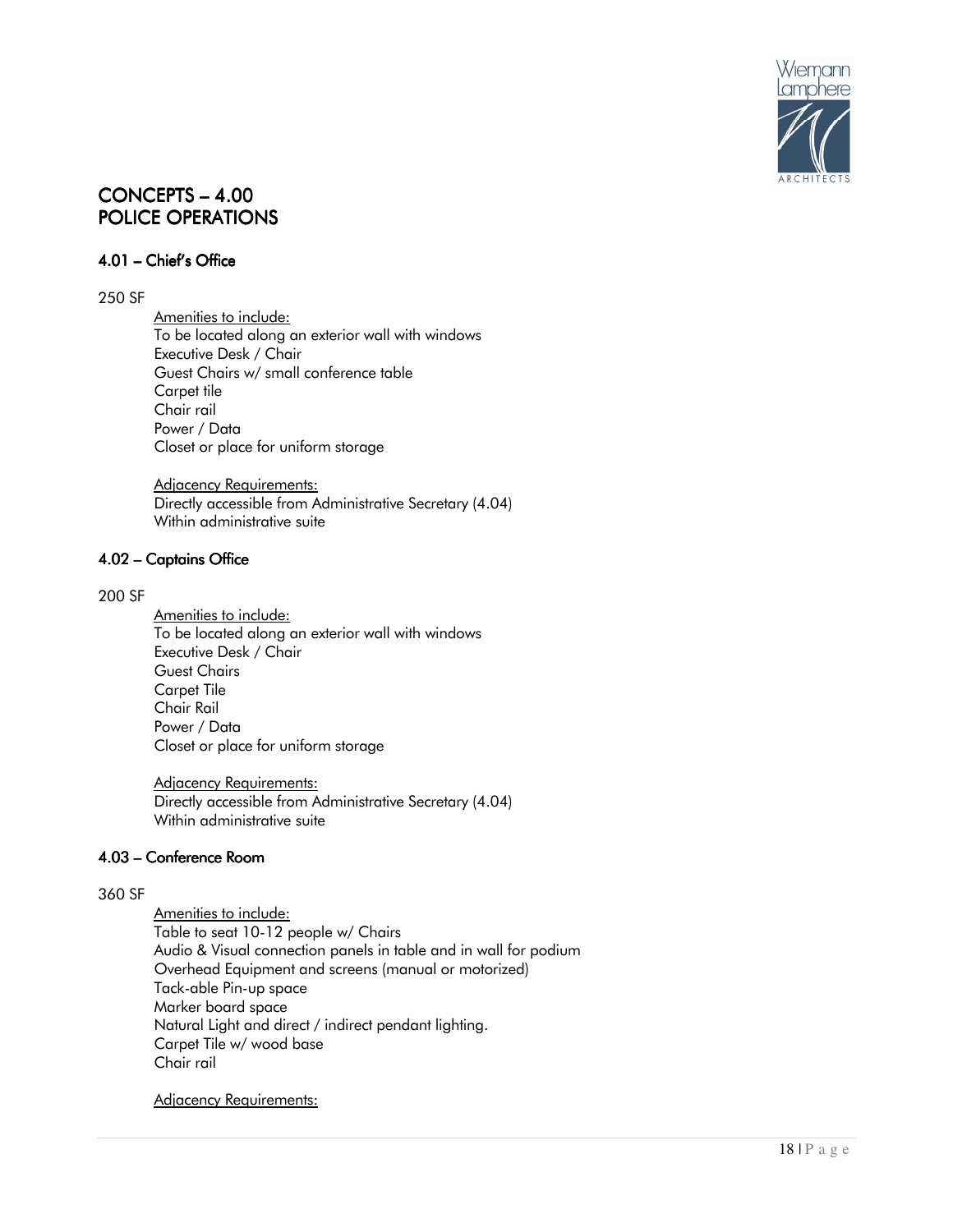

 Central to all offices Monitored by administrative secretary

## 4.04 – Administrative Secretary

#### 80 SF

Amenities to include: Cubical Workstation Power / Data General office lighting w/ natural light

 Adjacency Requirements: Direct access to Chief / Captain(4.01 / 4.02) Direct access to conference room (4.03) Line of sight to waiting area. (4.05)

## 4.05 – Waiting Area / Admin Suite Area

200 SF

 Amenities to include: Open to corridor Comfortable chairs General Lighting

Adjacency Requirements: Line of sight from Administrative secretary. (4.04) Direct access to Conference Room(4.03)

## 4.06 – Copy / Work Room / Recycling Area

125 SF

 Amenities to include: Multi-function Copier/Fax/Scanner/Printer Lay-off Table Power / Data Exhaust Ventilation Recycling area with bins

Adjacency Requirements: Adjacent to Records Dispatch / Reception (2.01) Near Patrol Workstations, Offices (4.08)

## 4.07 – Staff / Officers Toilets

160 SF (2 @ 80 SF Each 1 Men & 1 Women)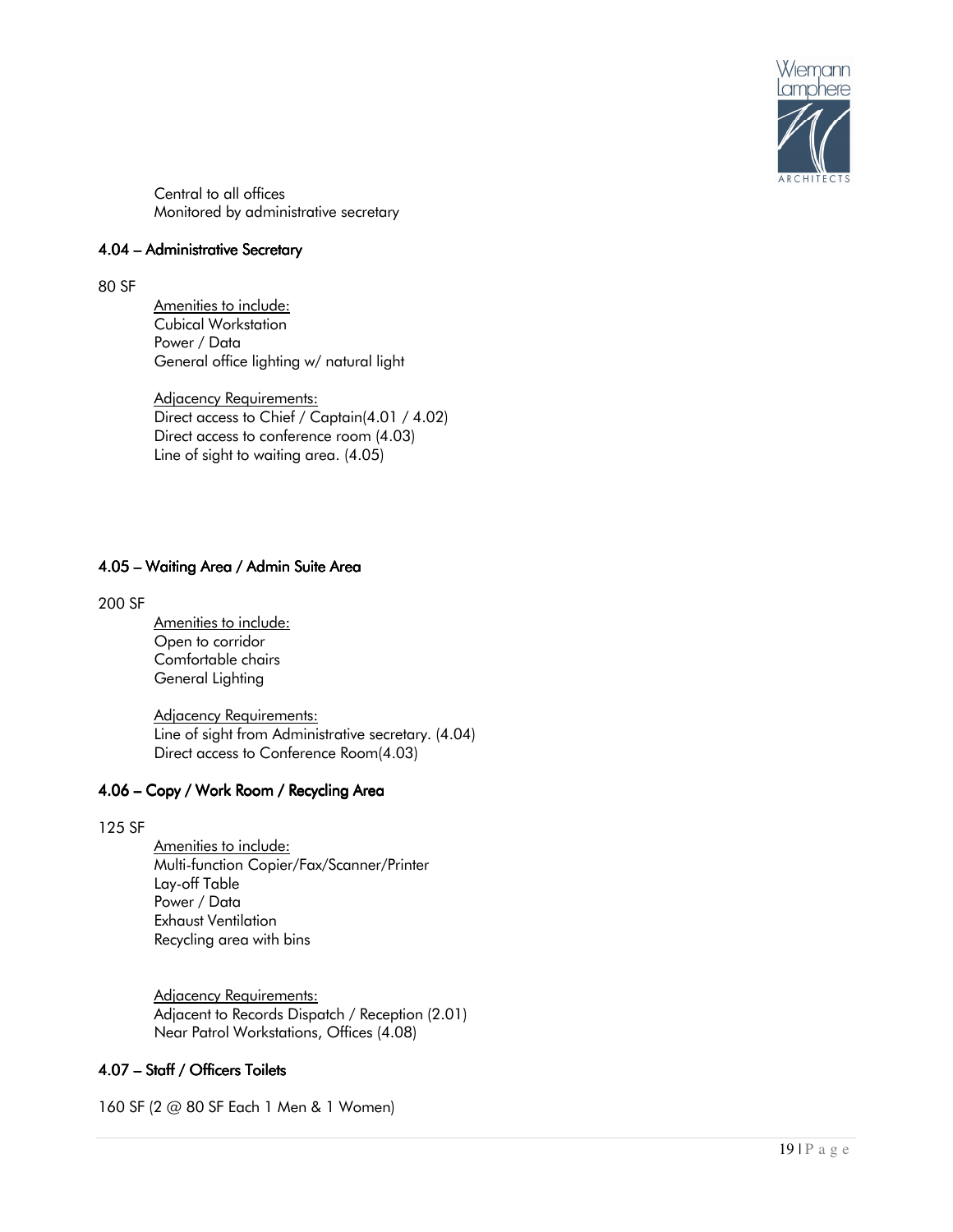

Amenities to include: 1 H.C. Water closet 1 Lavatory w/ motion sensor faucets Ceramic tile floors and wainscot Exhaust air thru heat recovery unit Washroom Accessories: Mirror, T.P. Dispenser, P.T. dispenser/disposal, grab bars, soap dispenser etc

 Adjacency Requirements: Near Police Operations with no sightlines into toilet rooms.

## 4.08–Squad Room

520 SF (20 Workstations)

 Amenities to include: 4' Wide workstations built-in General Direct / Indirect Lighting with task lighting @ desk Tackboard / Markerboard surfaces Chairs for each Cubbies for Duty Bag – 16"x24" – one per each patrol-person (50 Total in corridor)

 Adjacency Requirements: Cubbies should be located along common path between Squad Room and exit closest to squad cars.

## $4.09$  – Supply Storage

100 SF

 Amenities to include: Shelf for tickets and supplies

 Adjacency Requirements: Within Police Operations (4.04)

## $4.10$  – Training Room:

700 SF Amenities to include:

Sound system (P.A.) AV Panel to connect laptop/DVD/other media to video system Overhead equipment and screens (manual or motorized) Tack-able surfaces for pinup presentations / Marker board Acoustical material for sound Storage General office lighting / natural light w/ window treatments. Kitchenette / coffee bar / serving area

 Adjacency Requirements: Near to Bathrooms (8.01 / 8.02)

## 4.11 – Report Room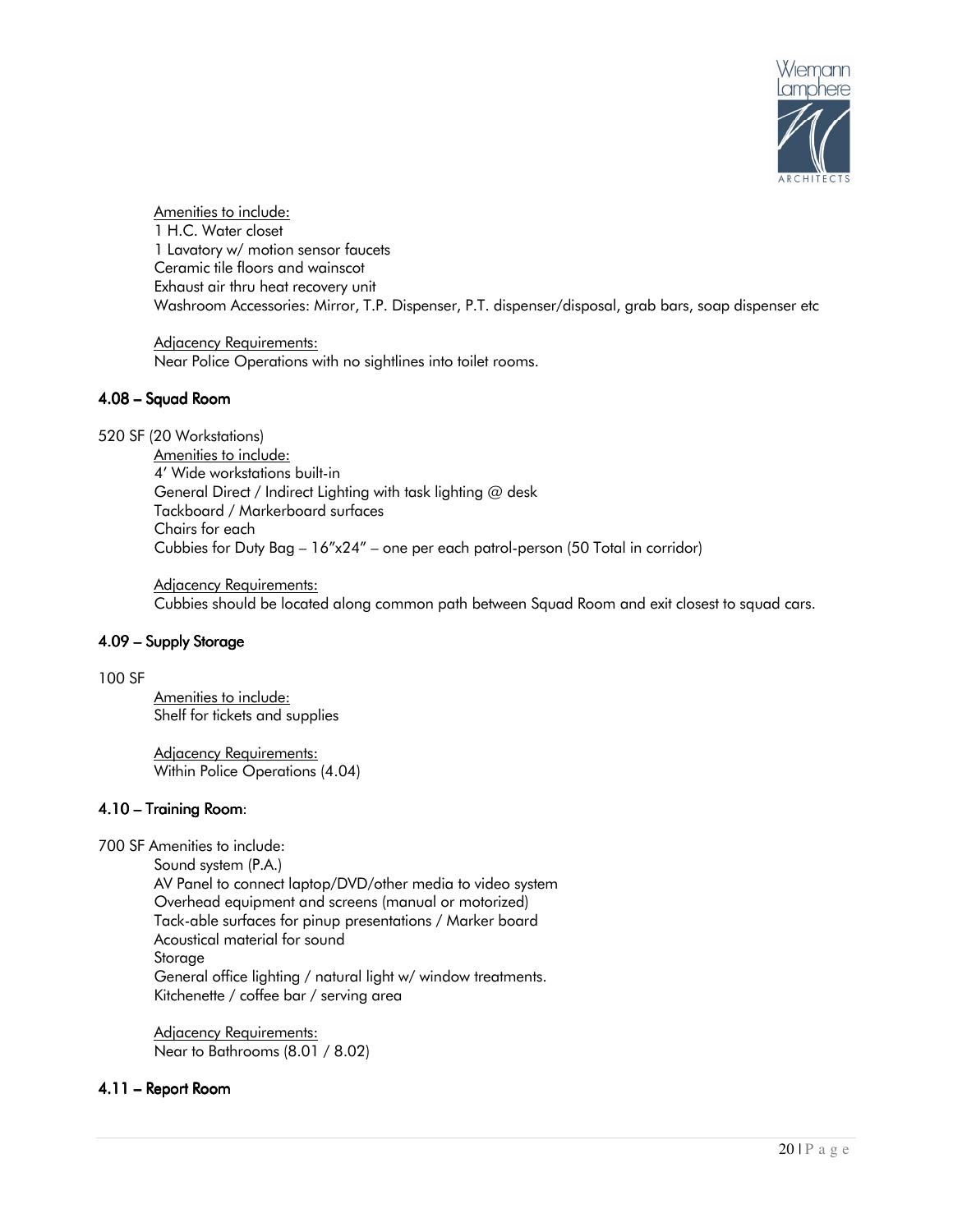

130 SF

 Amenities to include: Counter and shelving each side of "galley" Lots of power and data above counter height Radio charging station

Adjacency Requirements: Near Squad Room (4.08)

## 4.12 – Uniform Storage

100 SF

 Amenities to include: Coat Rod & Shelf both sides of room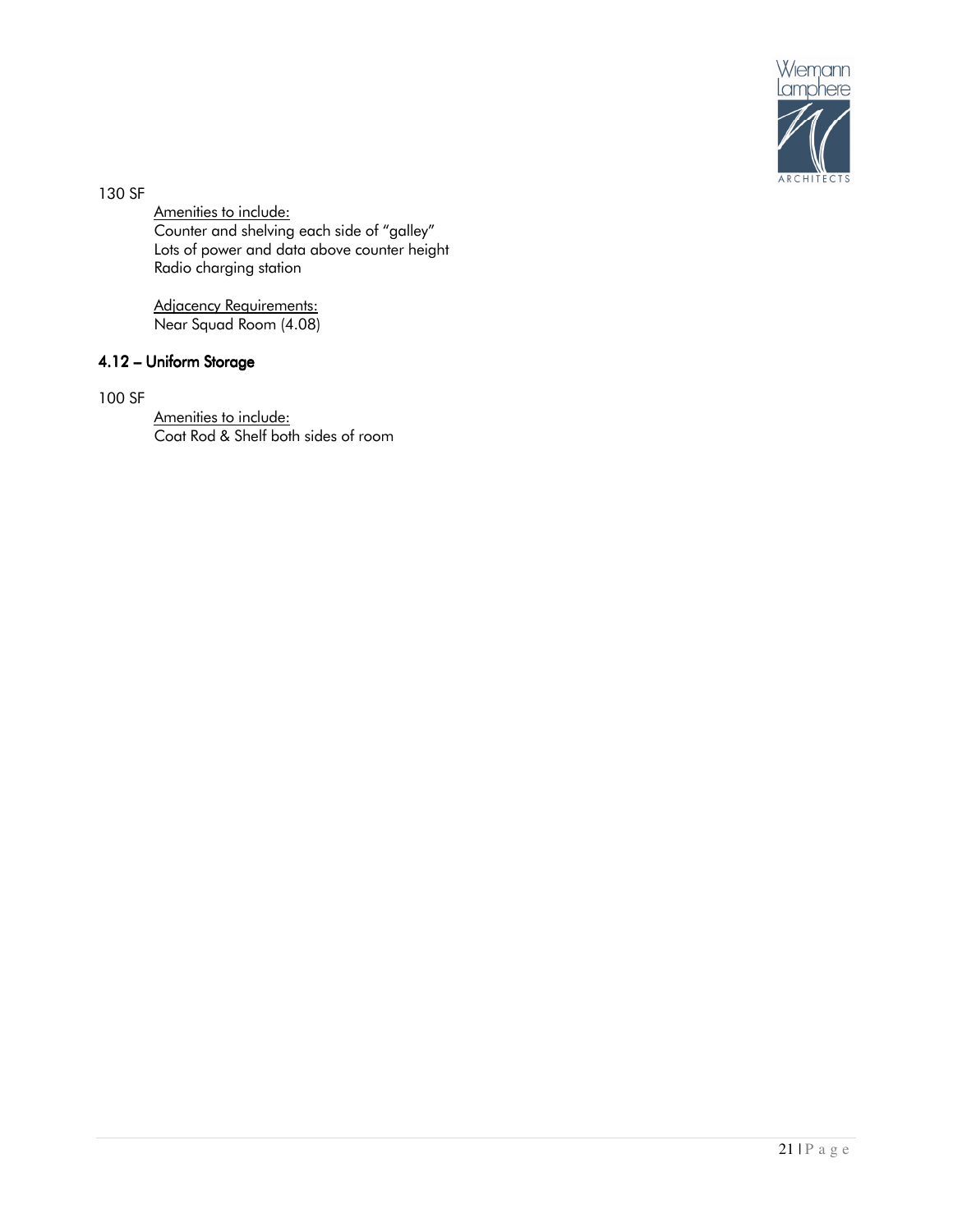

## CONCEPTS – 5.00 DETECTIVES DIVISION

## 5.01 – Detectives Supervisor's Office

#### 140 SF

 Amenities to include: Desk / Chair Carpet Tile Power / Data Wireless video to cars that pull in (near sally-port / rear entrance) Natural light / general office light

 Adjacency Requirements: Adjacent to the Detectives

## 5.02 - Detectives' Offices

400 SF (4 Individual rooms @ 100 SF) Amenities to include: Desk / Chair Carpet Tile Power / Data

> Adjacency Requirements: Adjacent to Detective's Lobby (5.04)

## 5.03 – Detective's Interview Room

## 125 SF

Amenities to include: Table / Chairs Solid Doors w/ sound gaskets Acoustically insulated Motion sensor video and audio directly to dispatch. Audio is "off" by default.

 Adjacency Requirements: Directly off of Detective's Lobby (5.04)

## 5.04 – Detective's Lobby

## 330 SF

 Amenities to include: **Chairs**  Administrative Assistant desk (future) Power / data General office lighting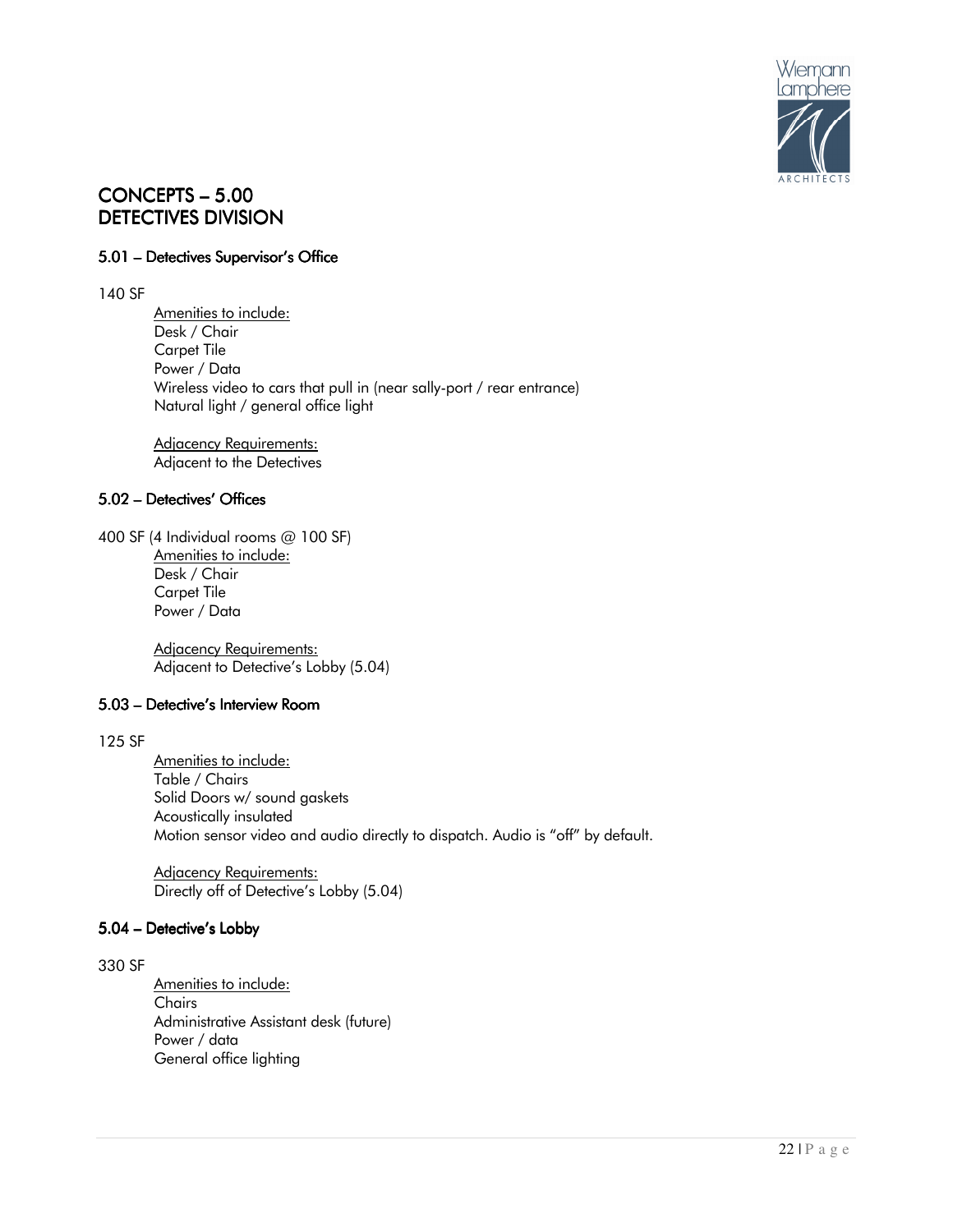

## 5.05 – Detectives' Storage / Observation

90 SF

 Amenities to include: Camera storage and A/V equipment for detectives. One-way mirror into interview room.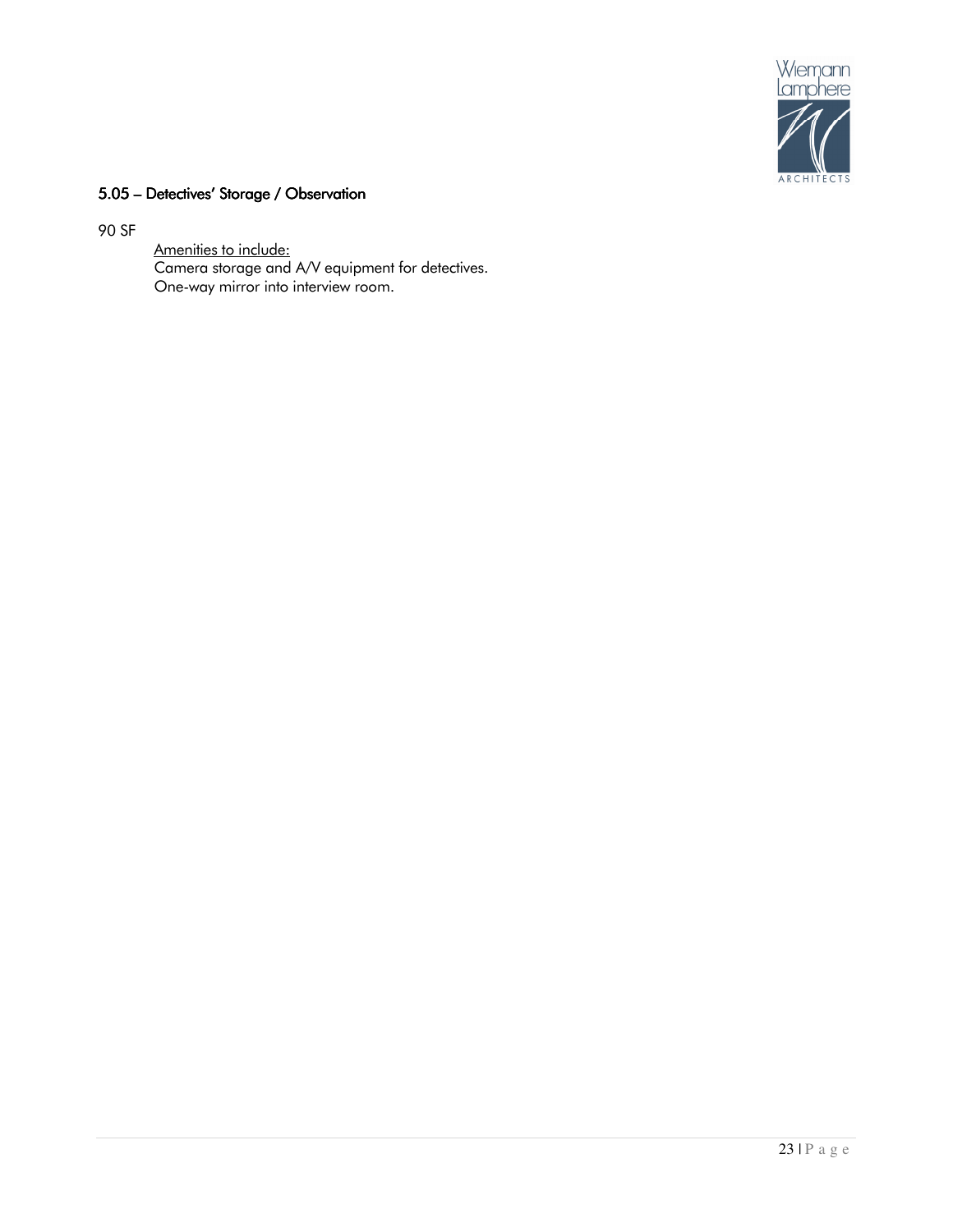

## $CONCEPTS - 6.00$ PROCESSING AND DETENTION

## 6.01 – Suspect Interview Room

## 100 SF

 Amenities to include: Stainless steel tables and chairs (bolted to floor) Secure Lock from outside H.M. Door with small windows – heavy gauge steel CCTV monitoring

Adjacency Requirements: Adjacent to Processing (6.04) Adjacent to Suspect Processing / Sallyport (7.03)

## 6.02 – Juvenile Holding Cell

#### 80 SF

 Amenities to include: S.S. Toilet/Lav H.C. Vandal Resistant fixtures. Heavy Duty Steel doors on electric strikes AND keyed dead-bolt. Small 12"x12" window (lexan). No pass-thru for water / food. Water / Flush control in processing area for each cell. Vandal resistant Light fixtures Flexible use by Adults/Juveniles Masonry or Cast-in-Place construction Sound Isolation from adjacent cells Durable, no maintenance concrete floors. Camera triggered by motion sensors. Stainless Steel sheet ceiling (or other secure method)

 Adjacency Requirements: Adjacent or Near to Processing (6.04) Audible / Visual separation from suspect holding cells (6.03)

## 6.03 – Suspect Individual Holding Cells

255 SF (3 Cells @ 85 SF)

 Amenities to include: S.S. Toilet/Lav Vandal Resistant fixtures. (H.C. fixtures for one unit) Heavy Duty Steel doors on electric strikes AND keyed dead-bolt. Small 12"x12" window (lexan). No pass-thru for water / food. Water / Flush control in processing area for each cell. Vandal resistant Light fixtures Flexible use by Adults/Juveniles Masonry or Cast-in-Place construction Sound Isolation from adjacent cells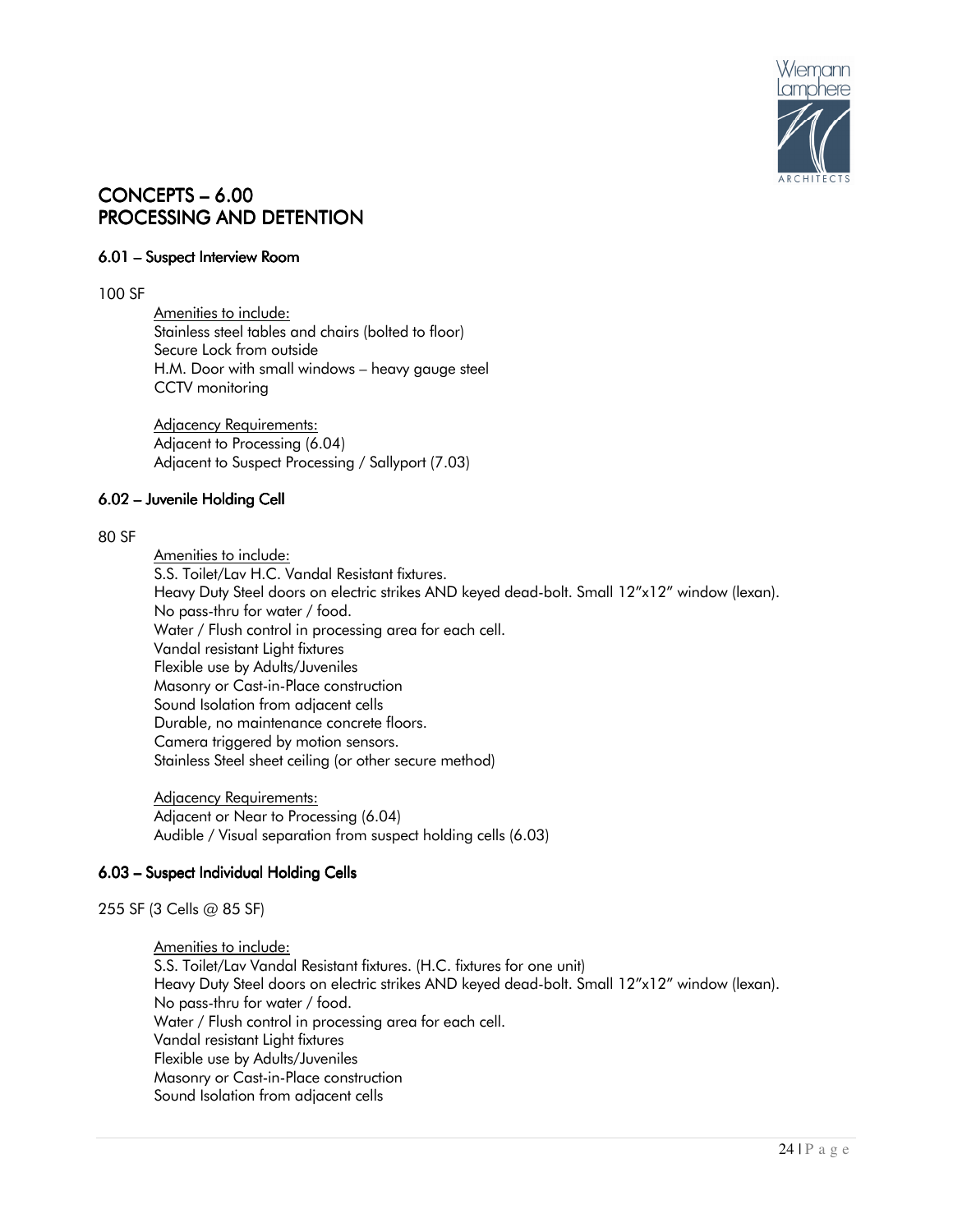

 Durable, no maintenance concrete floors. Camera triggered by motion sensors. Stainless Steel sheet ceiling (or other secure method)

 Adjacency Requirements: Adjacent or Near to Processing (6.04) Separate from Juvenile holding (6.02)

## 6.04 – Suspect Processing Area

#### 630 SF

 Amenities to include: Room for fingerprinting, Photo, I.D., Eye-wash, Breath testing and equipment 12' Long countertop with storage below. Shower / eyewash emergency station Durable, no maintenance concrete floors Floor drains (outside of cells) "Push to Exit" button (big red) – signals dispatch Camera on motion detection. Everything bolted in place "Background" grey for picture taking  $-$  9  $\frac{1}{2}$ ' from camera FOBS not acceptable – must have codes to exit processing area. CMU walls – painted.

 Adjacency Requirements: Adjacent to Sally Port (7.03) Direct access to outside

## 6.05 - Janitors Closet Closet

## 25 SF

 Amenities to include: Mop sink Mop holder Hose to reach all cells for cleaning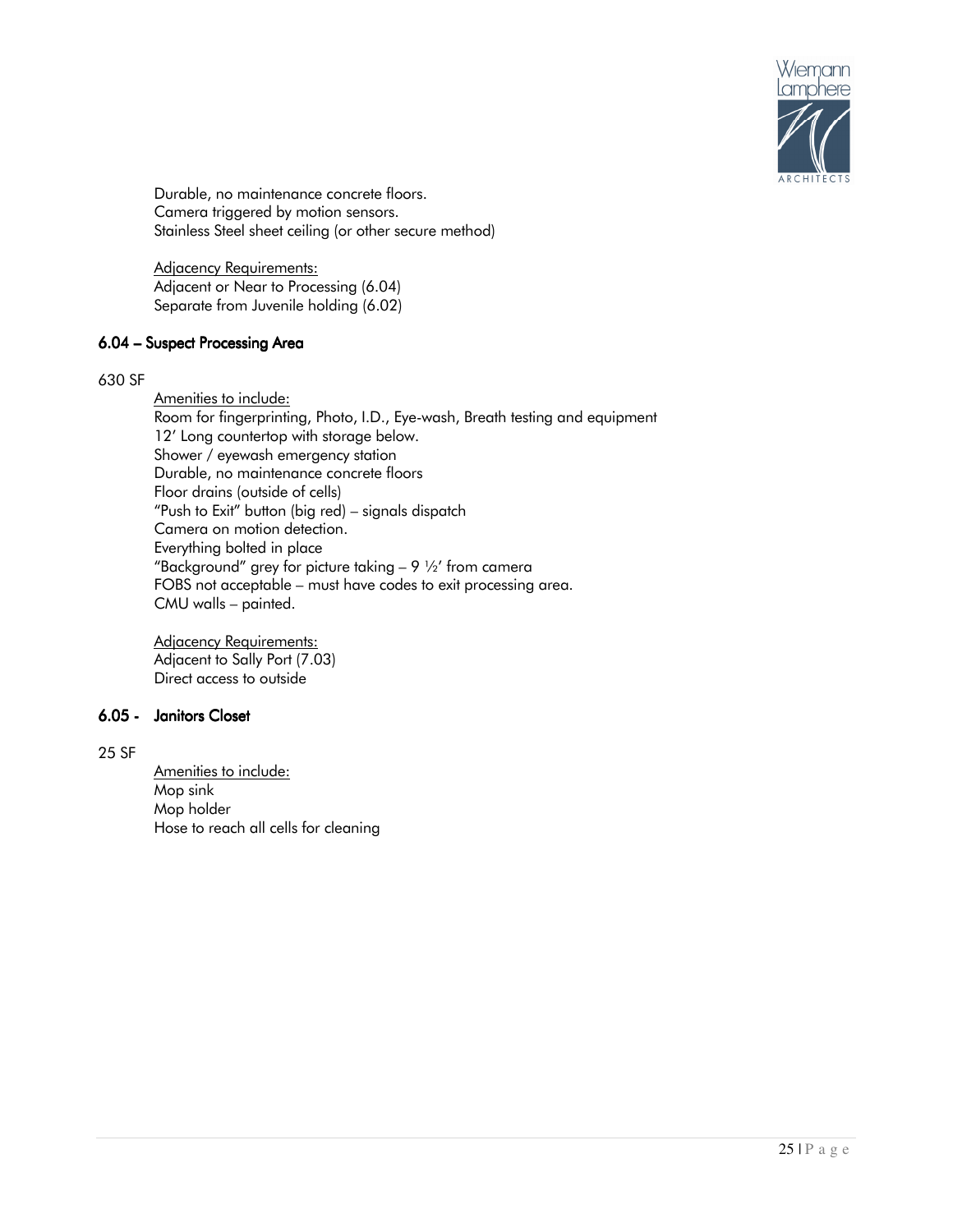

## CONCEPTS – CONCEPTS –7.00 POLICE EVIDENCE AND RECORDS

## 7.01 – Vehicle Processing Sallyport

## 450 SF

 Amenities to include: Exterior touch pad control (pole mounted on driver side) for access to garage Metal security cage area for large / bulk item evidence storage To be used for evidence processing of large or bulk items Common Items (Some could be shared between the bays via an adjacent secure room): CO Monitoring Should be able to fit large vehicles (10' high door minimum) Secure Weapon storage Eye washing station Industrial Light Fixtures Floor Drains CMU walls preferred

Adjacency Requirements: Adjacent to Evidence (7.06)

## 7.02 - Wash / Light Maintenance

640 SF Amenities to include:

 Common Items (Some could be shared between the bays via an adjacent secure room): Hot and Cold water supply CMU walls preferred Exhaust system with CO Monitoring for vehicle exhaust Trench Drains and Oil/ Water separator Adequate storage for tires and maintenance items

## 7.03 - Suspect Processing Sallyport

675 SF Amenities to include:

CO Monitoring Drive Thru if feasible on site Used to securely receive suspects Should be large enough to fit an ambulance inside Secure Weapon storage Eye washing station Vandal resistant Light Fixtures Floor Drains CMU walls preferred

 Adjacency Requirements: Directly adjacent to suspect processing area (6.04)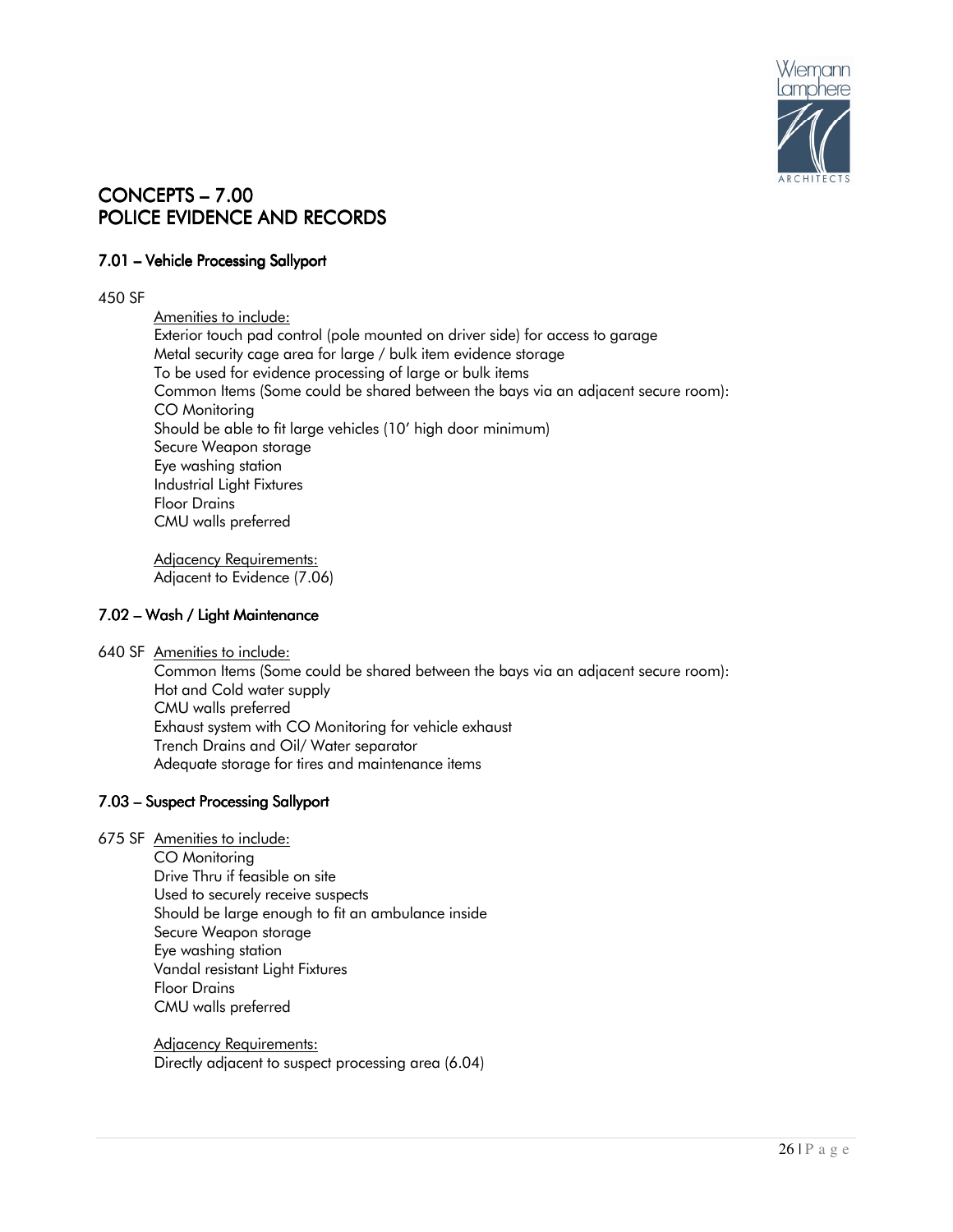

## 7.04 – Tactical Unit Sallyport

570 SF Amenities to include: CO Monitoring Drive Thru if feasible on site Should be large enough to fit an ambulance inside Secure Weapon storage Industrial Light Fixtures Concrete floor Storage for Riot Gear Floor Drain CMU walls preferred OH Door and man-door to secure parking area

> Adjacency Requirements: Access from secure parking area

## 7.05 – Vault / Armory

200 SF (Room to be divided into 100 SF area for storage and 100 SF area for weapon cleaning by floor to ceiling security cage)

 Amenities to include: Key / Card Access into weapons cleaning area Secondary Security Key / Card access into Armory Securable pass-thru from armory into weapons cleaning area Concrete Floor Acoustical Separation Exhaust Air / Make-up air individual to this room. Small sink with base and wall cabinets for cleaning supplies.

 Adjacency Requirements: Near Patrol Officers work area / squad room (4.08) Far from Suspect Processing / Holding (6.02, 6.03, 6.04)

## $7.06$  – Evidence

## 200 SF

 Amenities to include: Concrete Floors SECURE Evidence lockers on corridor wall – drop-off ONLY on corridor side. Ventilated. Sink and countertop – lab grade. Floor drains Relocated bodily fluids drying cabinet **Refrigerator** 

Adjacency Requirements: Adjacent to Evidence Storage (7.07) Directly accessible to corridor (pass-thru cabinet)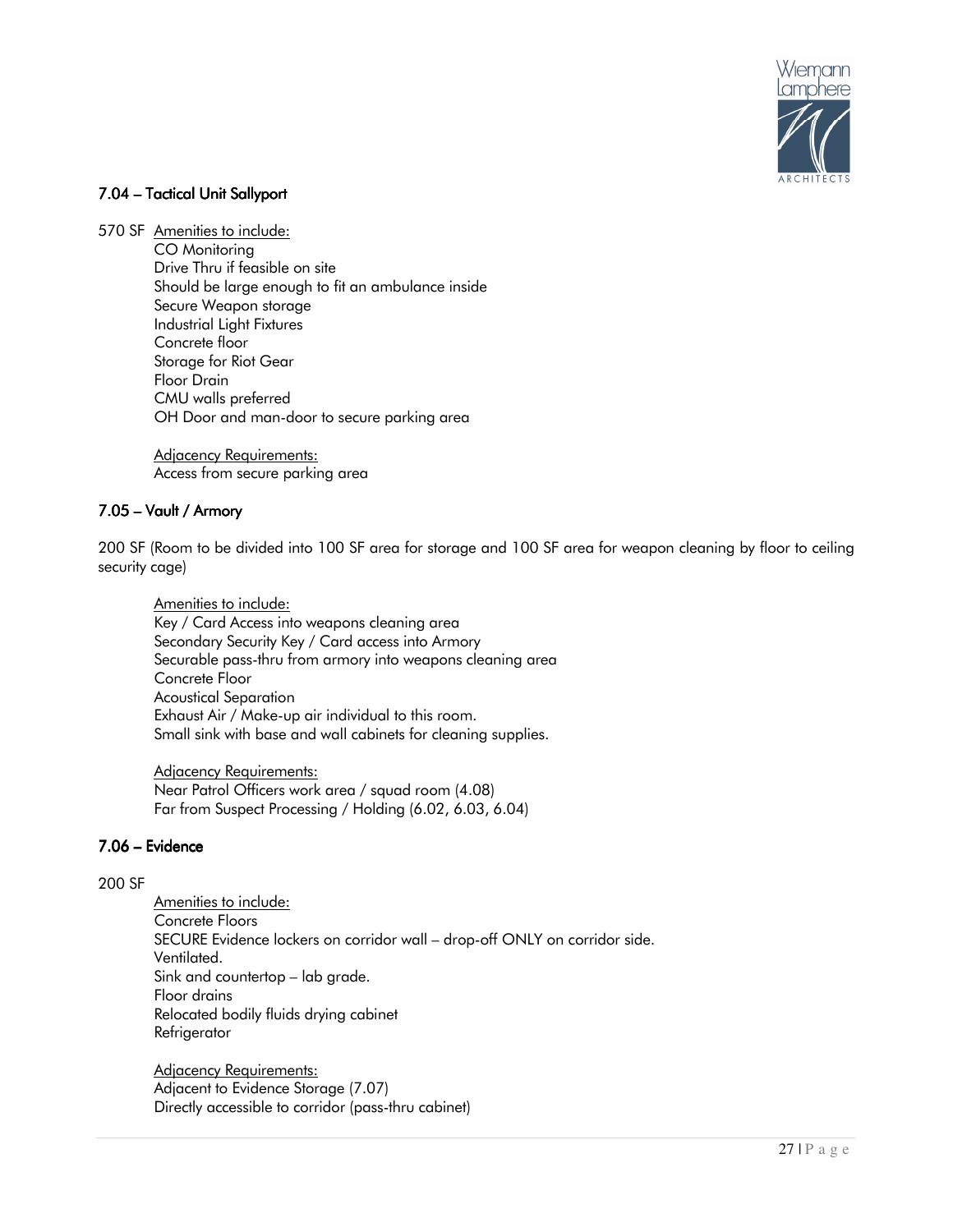

## 7.07 – Evidence Storage

380 SF

 Amenities to include: Concrete Floors Ventilated

 Adjacency Requirements: Access from Evidence (7.06) Only

## 7.08 - Found Property

## 230 SF

 Amenities to include: Shelving / Racking Industrial lighting Floor drain Concrete floor

 Adjacency Requirements: OH door and man-door to outside parking Accessible from Wash / Maintenance Bay (7.02)

## 7.09 – Linen Exchange

#### 85 SF

 Amenities to include: Coat Rod & Shelf

 Adjacency Requirements: Door directly to vestibule

## 7.10 – Motorcycle / Traffic Safety

230 SF

 Amenities to include: OH door and man-door to outside parking Floor Drain Concrete Floor Could potentially be used for overflow Found Property (7.08)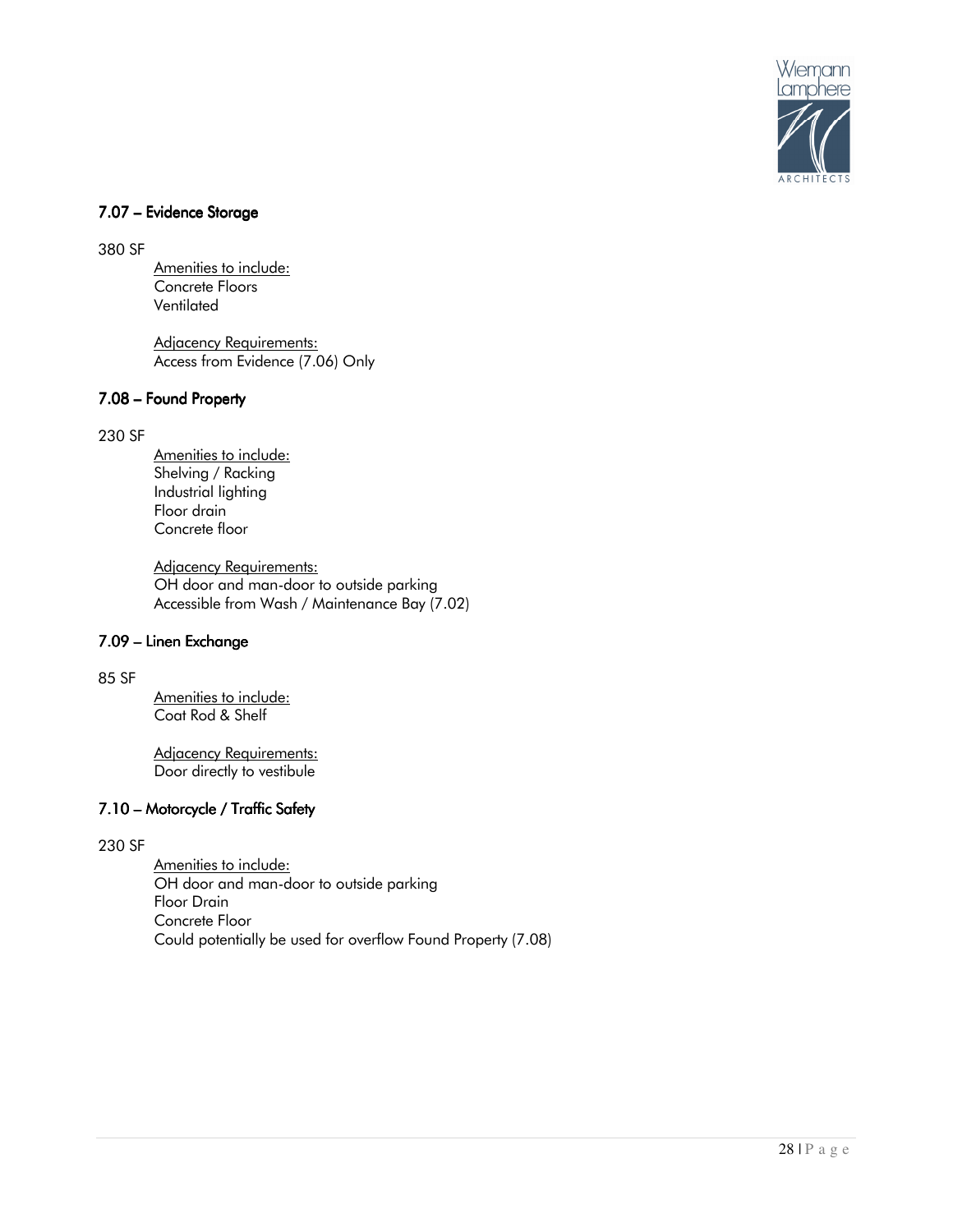

## CONCEPTS – 8.00 STAFF LOCKERS

## 8.01 – Male Locker Room

#### 900 SF

 Amenities to include: Lockers for 45 people. (25 current) Lockers to be 24" wide w/ footgear drawer - vented. Ceramic Tile Floor and Walls Benches 2 Water closets – 1 H.C., 3 Urinals **Lavatories**  2 Individual Showers – (1 H.C.) W.C. / Shower Partitions Heat Recovery Ventilation

Adjacency Requirements: Near Fitness Room (8.04)

## 8.02 – Female Locker Room

#### 450 SF

Amenities to include: Lockers for 10 people (5 current) Ceramic Tile Floor and Walls Benches 2 Water closets – 1 H.C. **Lavatories**  2 Individual Showers – 1 H.C. W.C. / Shower Partitions Heat Recovery Ventilation

Adjacency Requirements: Near Fitness Room (8.04)

## $8.03$  – Staff Break Room

#### 250 SF

 Amenities to include: Couches / Arm chairs / End tables Decorative finishes Daylighting and sconce lighting Water-resistant flooring (Marmoleum)

 Adjacency Requirements: No specific requirements – near patrol officers area.

## 8.04 – Fitness Room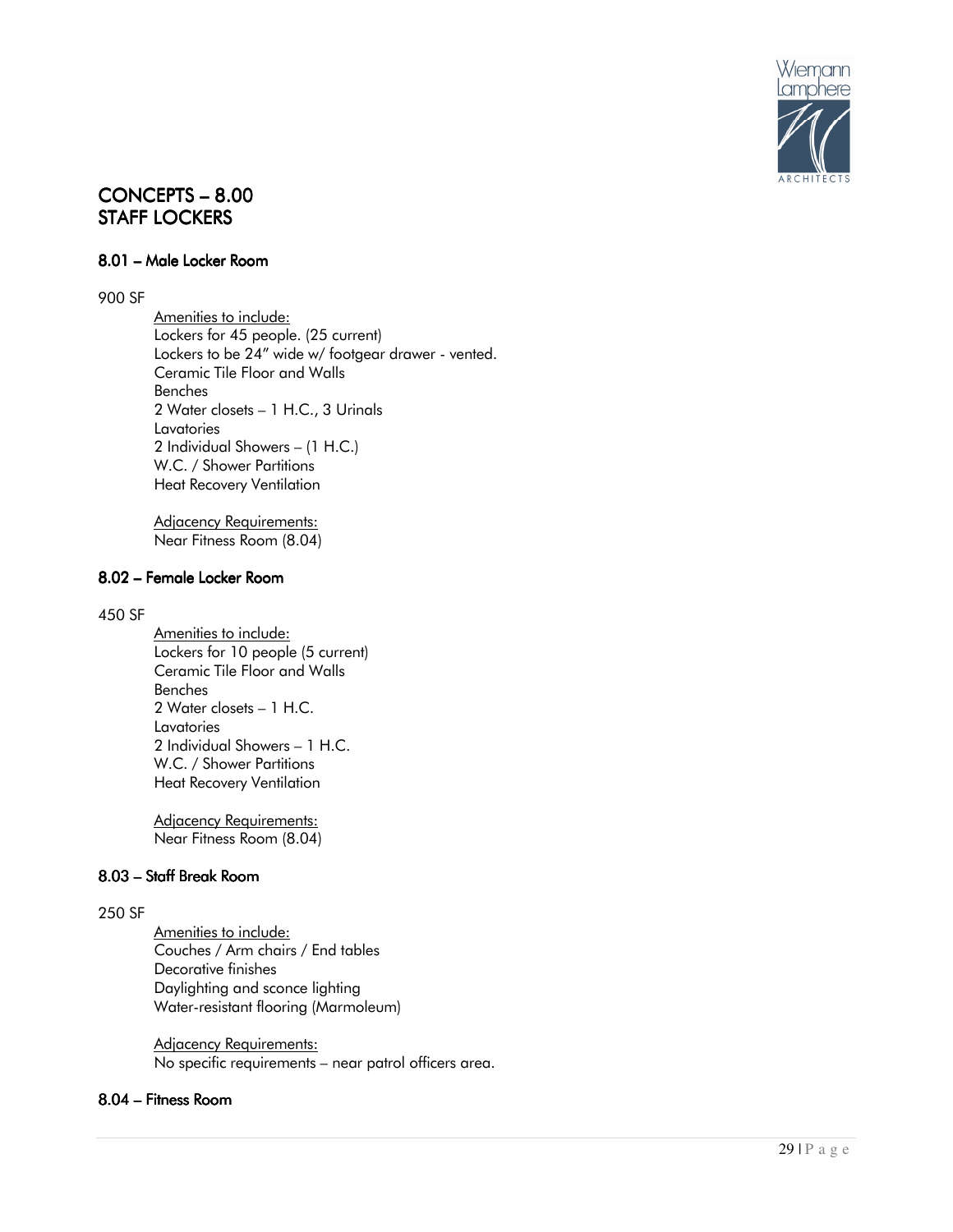

500 SF

 Amenities to include: Exercise Equipment Natural Daylight Impact Resistant Flooring (Rubber) Acoustical Separation Materials of high durability and easily cleaned Audio/Visual Entertainment, Radio / TV 220 v outlets for some equipment Storage cabinet

 Adjacency Requirements: Adjacent to Male Locker Room (8.01) Adjacent to Female Locker Room (8.02)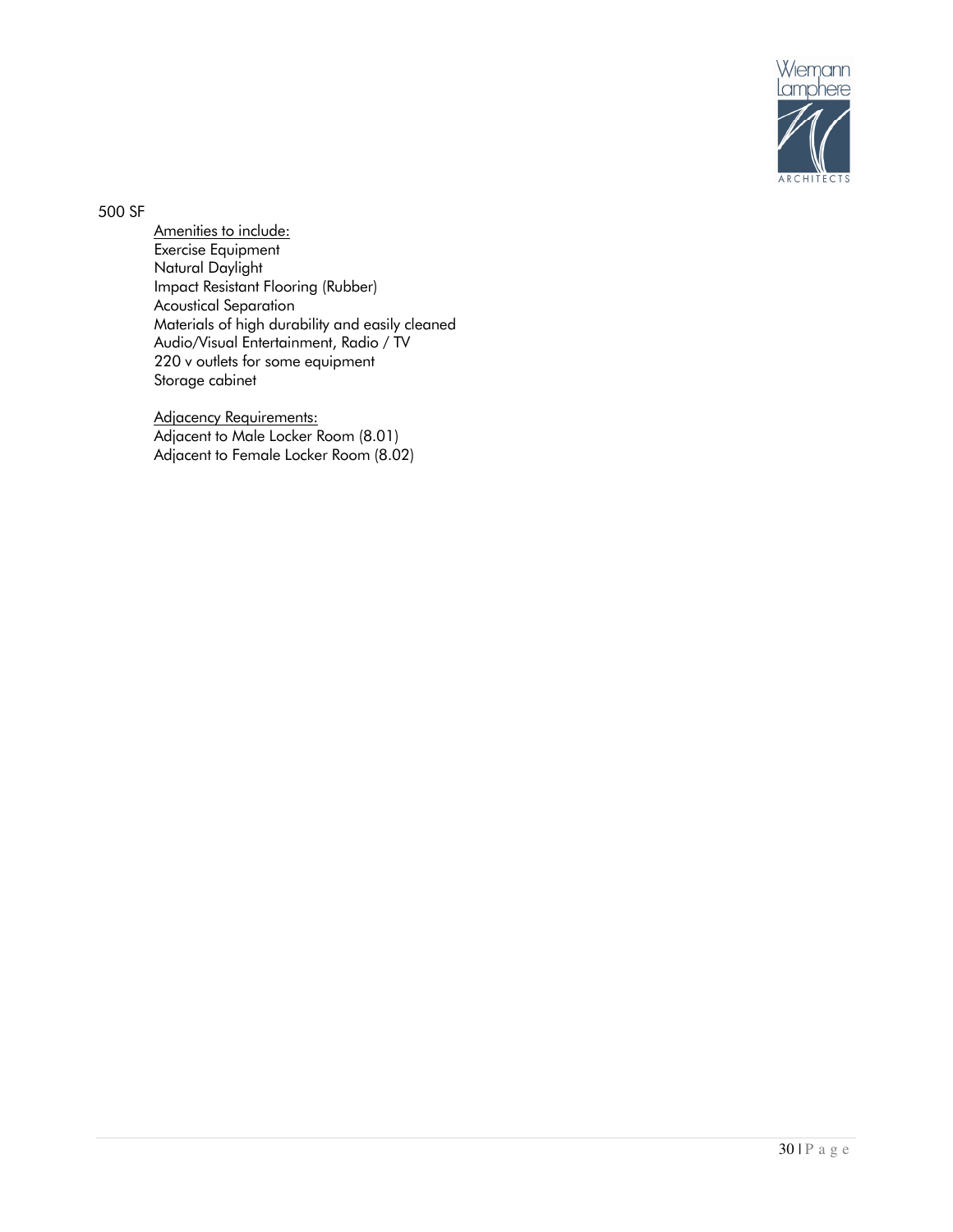

## CONCEPTS – 9.00 MECHANICAL AND SUPPORT SPACES

## 9.01 – Mechanical Room

#### 260 SF

Amenities to include: Concrete floors w/ floor drains Housekeeping pads for equipment Acoustical separation

Adjacency Requirements: Direct vent to outside

## 9.02 – Janitor's Closet

## 50 SF

 Amenities to include: Floor mop sink & fixtures Mop hanging rack Storage shelving for supplies (cleaners, soap, toilet paper, paper towels) Ceramic tile floors and wainscot Exhaust through heat recovery unit

 Adjacency Requirements: Centrally Located Near Public Toilets (1.04) or Locker Rooms (8.01 / 8.02)

## 9.03 – Computer Equipment Room

## 50 SF

 Amenities to include: Shelf for two computer stations Heavy Power / Data requirements Plywood walls throughout. Indirect Lighting Static Free Flooring Exhaust Ventilation w/ make-up air Video Recording equipment Video Playback systems **Monitors**  U.P.S. and surge systems Extra Data Jacks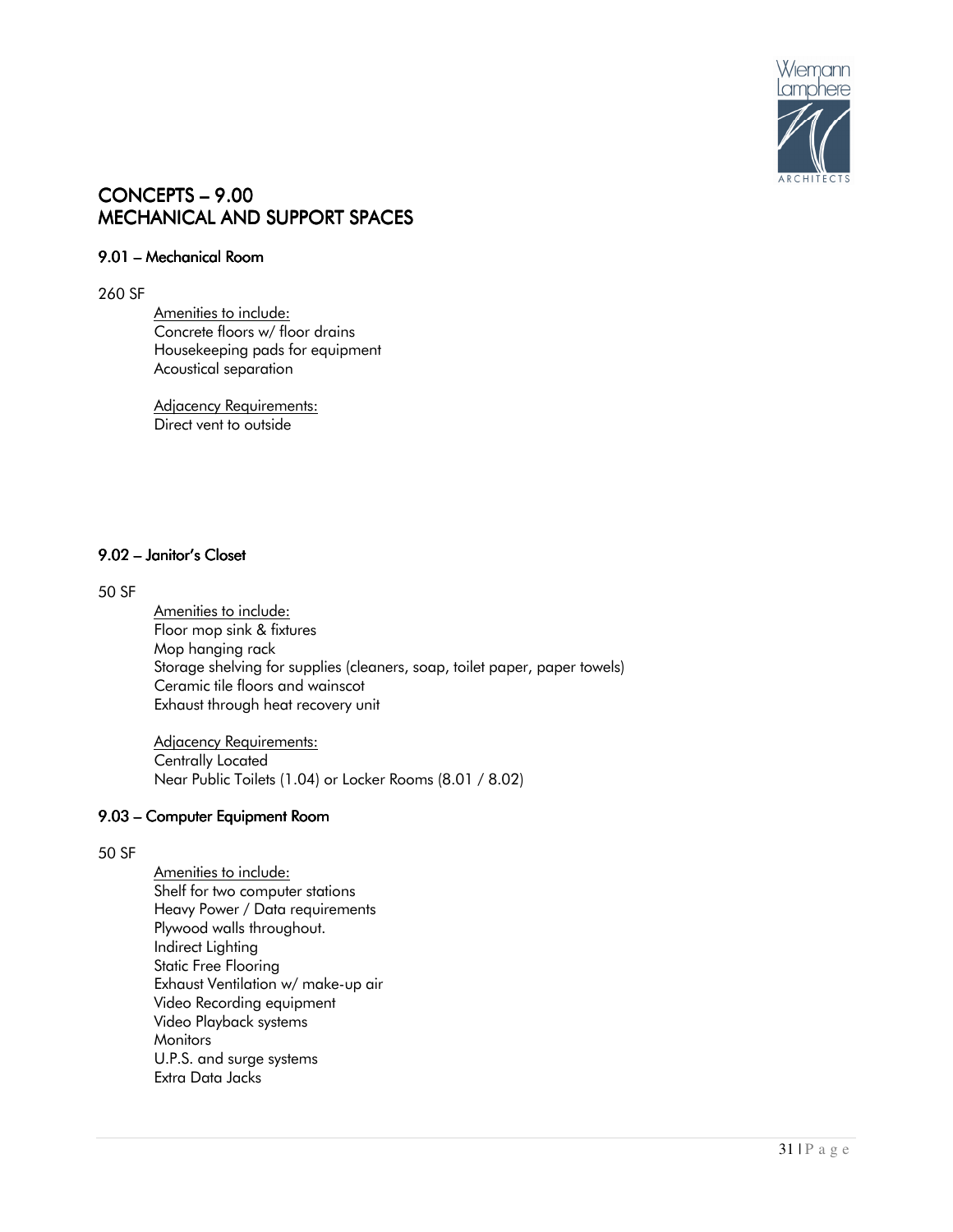

## Adjacency Requirements:

## $9.04$  – I.T. Office

Amenities to include: Carpet tile Power / data General Lighting

 Adjacency Requirements: Directly adjacent to computer equipment room

## 9.05 – Radio Equipment

Adjacency Requirements: Existing self-contained unit to be relocated Near to water sprinkler entrance for grounding Ground the radio tower to the water line

 Adjacency Requirements: **Outdoors** 

## 9.06 – Radio Tower

Adjacency Requirements: Adjacent to Radio Equipment (9.05) **Outdoors** 

## 9.07 – Emergency generator

 Amenities to include: L.P. Gas

 Adjacency Requirements: Adjacent to mechanical room (9.01) Outdoors near sally-ports.

## 9.08 – Dumpster location

Amenities to include: Regular dumpster Co-mingled recycling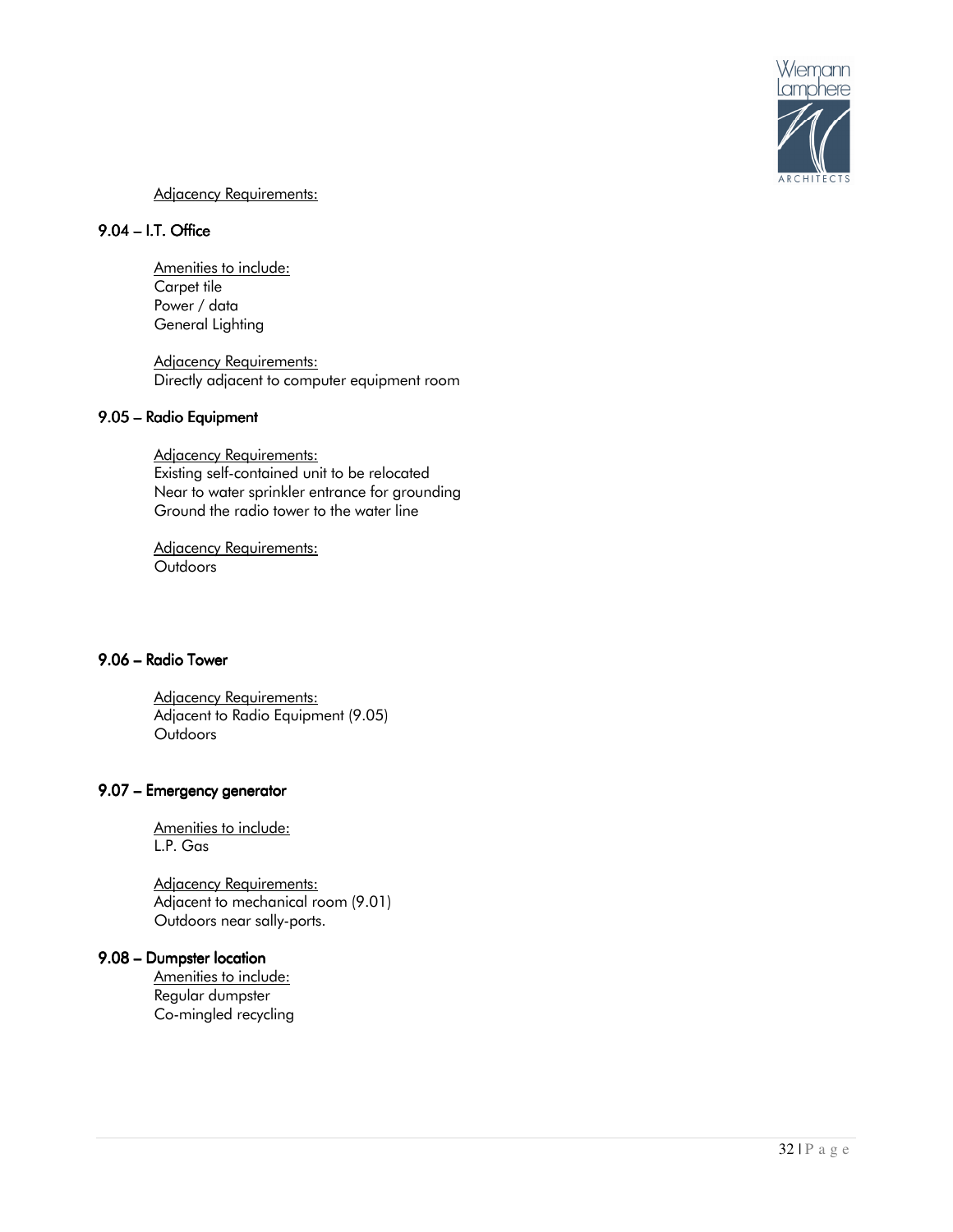

## NEEDS Needs quantify project requirements identified in the preceding three sections. The project requirements are described in terms of area, budget, and time.

AREA requirements are presented in several forms as the space requirements summary, the available area versus required area analysis, and the detailed space requirements.

A preliminary BUDGET ANALYSIS establishes the total project BUDGET using the project data and time requirements as a basis for estimating.

A project delivery schedule describes project **TIME** requirements by establishing critical bond sale dates.

Although the area, budget and schedule contained in this section were determined through careful analysis and review, they are nonetheless approximate, and may change during the design phases.

## ASSUMPTIONS FOR COST ESTIMATE

- 1. Assume all utilities, water, sewer, gas and electrical service are all available on site, in the required capacities, at normal anticipated costs for extension and connection.
- 2. Assume that all on-site paving will be of bituminous asphalt, and site landscaping will be generous.
- 3. Assume that all site lighting will be from light standards throughout the parking area. Some additional lighting may be at the building entrances.
- 4. Assume that no vehicle fuel tank and pumps will be provided on site.
- 5. Assume that the bearing capacity of the soil will not require any special foundation requirements such as mat footings, bearing piles or pre-loading of the building site.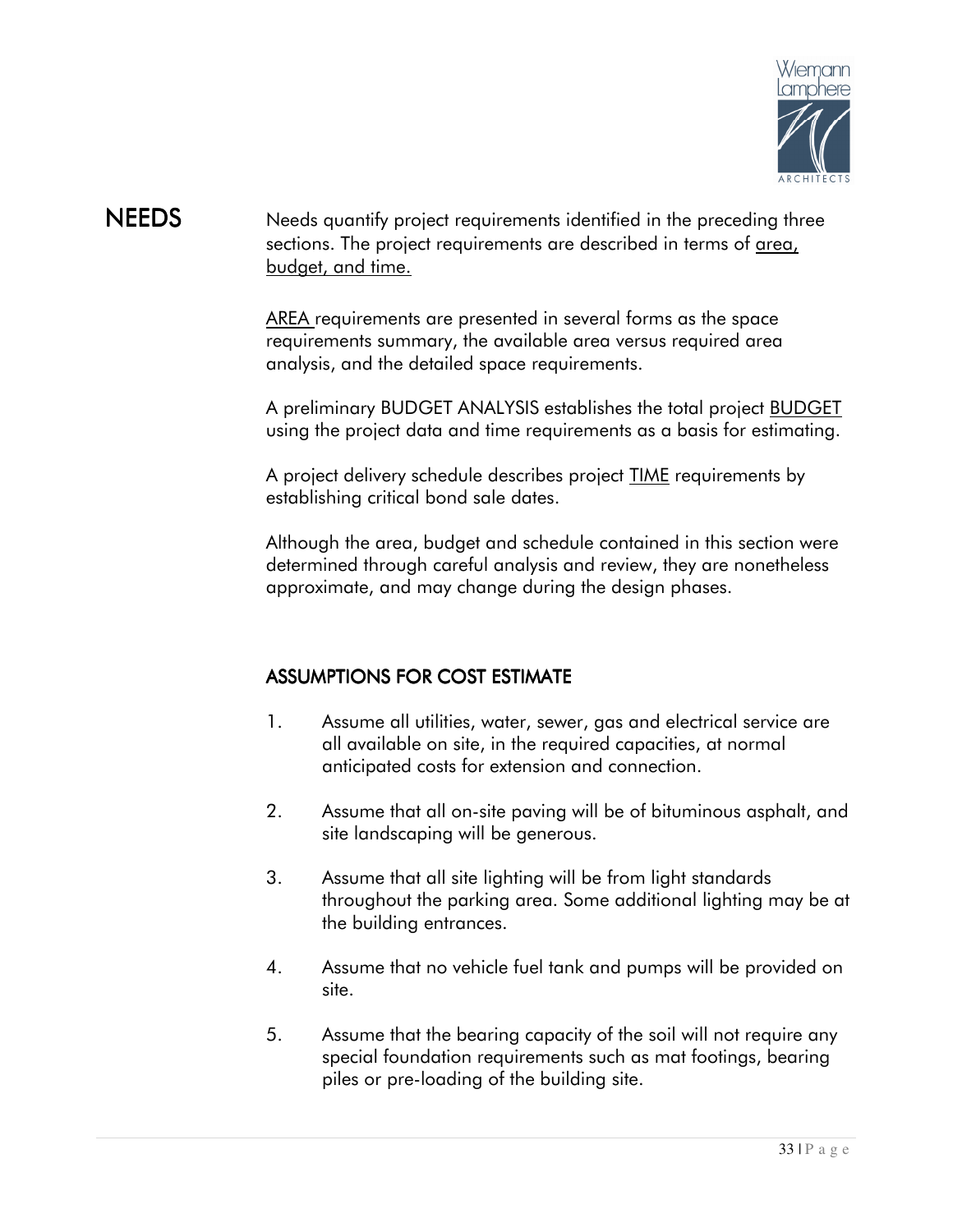

## **BUDGET ANALYSIS**

- A. Building Cost: Includes all cost of construction within five feet of the building line, all items required by codes (fire extinguisher cabinets & drinking fountains). Interior signage and graphics.
- B. Fixed Equipment: Includes all equipment items which may be installed before completion of the building and which are a part of the construction contract, such as lockers, kitchen cabinets, general storage shelving and special sinks.
- C. Site Development: Includes all work required which lies within the site boundary and five feet from the edge of the building; i.e., grading and fill, drives and parking, utilities, landscaping, walks, lighting, and building signage.
- D. Local and State permitting Fees as required by law
- E. Total Construction: This represents the total budget for construction, usually the contract documents base bid.
- F. Site Acquisition and/or Demolition: Money budgeted for purchasing the project site and/or demolition of existing structures.
- G. Movable Equipment: New furniture, portable equipment.
- H. Installation/moving costs: Any existing furniture or equipment relocation, temporary storage, and moving company costs.
- I. Professional Fees: Cost of architectural, engineering and other consultant services (civil, structural, mechanical, electrical, landscape, security, telecommunications).
- J. Contingency: A percentage of the total construction cost is included to serve as a planning contingency, bidding contingency and construction reserve (change orders).
- K. Administrative Costs: Items the Owner is responsible for during the planning process; i.e., legal fees, site survey, soil testing, insurance, material testing.

L. Total Budget: This represents the total budget required to occupy the new facility and/or renovated areas.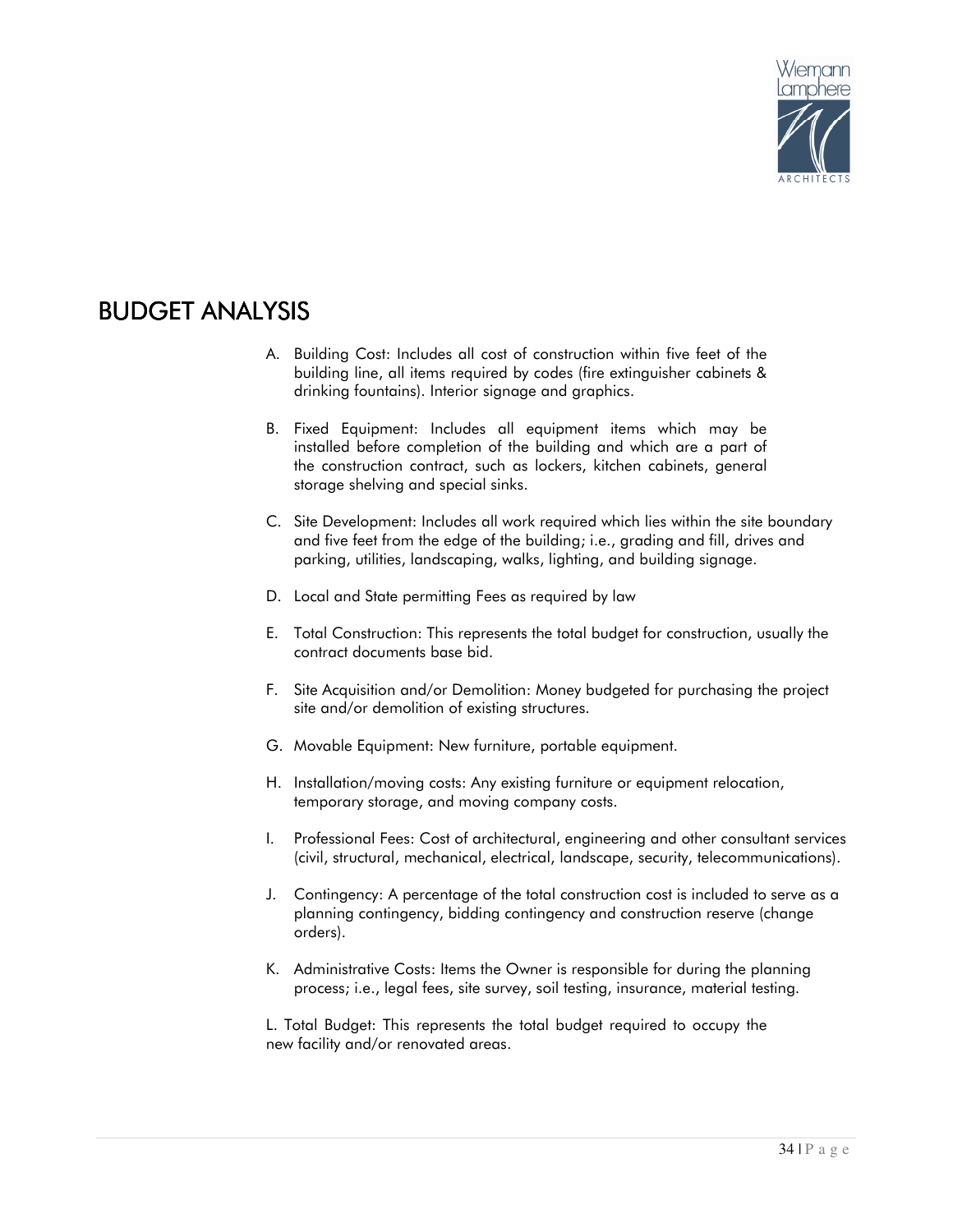

## APPENDIX A

Built-in equipment

Personal Storage Locker Evidence Storage Lockers Gun lockers Evidence Drying Cabinet Ammunition Locker Stainless Steel Lav/Toilet Combination Audio visual system Prelco bullet resistant glass.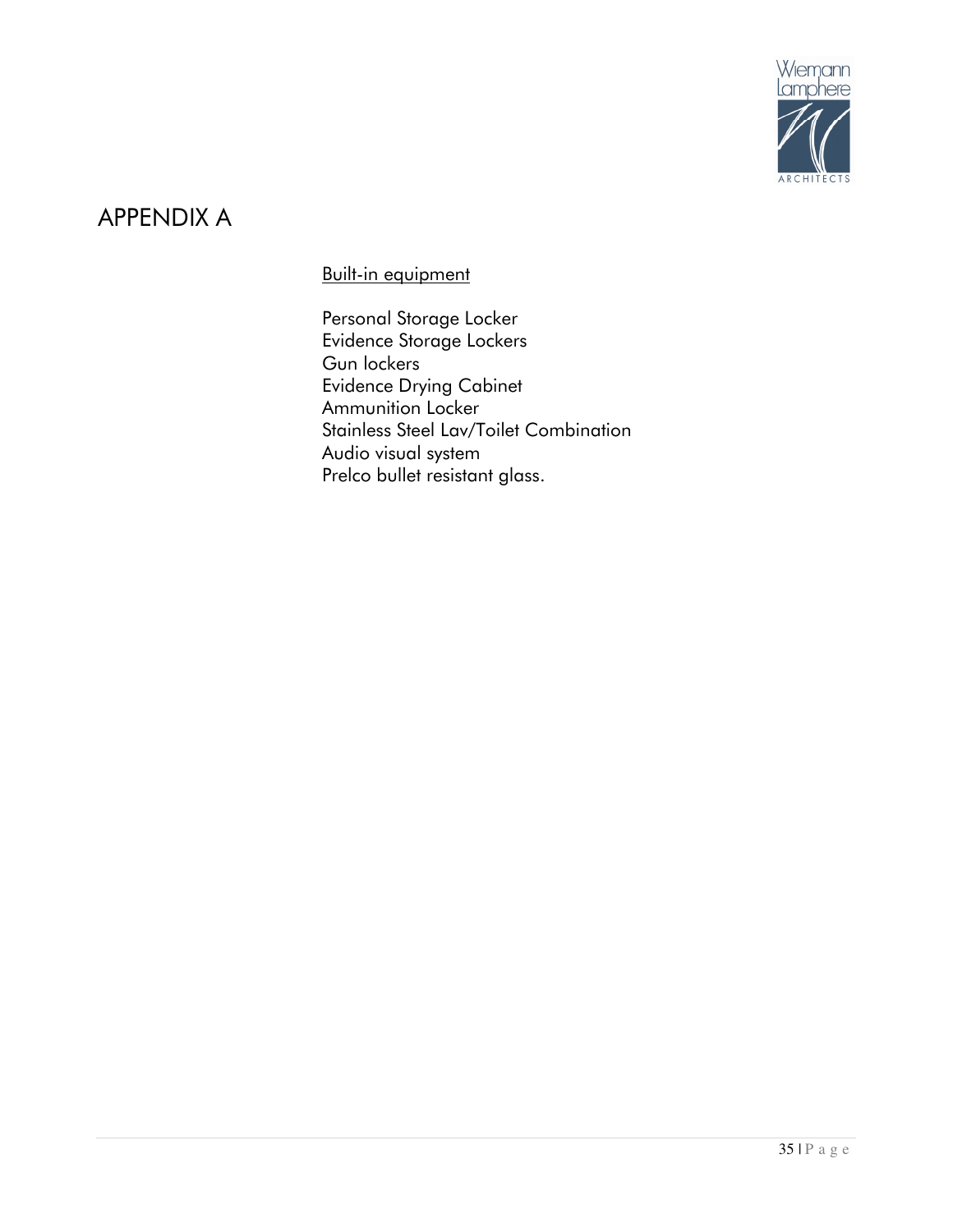

## APPENDIX B

Public Works Public Works Director - Dennis Lutz

Police Chief of Police – Leo Nadeau Captain, Brad Larose Sergeant, Douglas Babcock

## Option #1: Single-Story Police Department

Option #1 is proposing the construction of a new Essex Police Department Building on an unknown site. The purpose of this exercise is to determine more clearly what characteristics the land must have to facilitate the needs of the police department. These characteristics will then be used as a basis, in order to assess the viability of possible acquisitions by the Town of Essex.

Option #1 assumes that the entire building will be slab on grade. The use of elevator and multiple egress stairs is not required. If the topography of the land and the configuration of the building changes to accommodate a basement level, additional stairs and access will be required and are not reflected in this option.

For the purpose of this option the required gross square footage of the facility will be determined base on the user's needs. From that "net" number we can establish what the buildings overall size (gross) and this number will be used to determine the required size of the building as well as the appropriate number of parking spaces which will be required. Given the location of the site is unknown at this time, we can not establish what district the building may be located in. For the purpose of setting a baseline, we will assume the building is to be located in a "Mixed Commercial Use District" as outlined in section 615 of the zoning regulations. This "assumption" assumes setback requirements of 20' in the front yard and 10 feet in each of the side and rear yards. This will give us a total coverage requirement for the facility.

With these coverage numbers determined we can then arrive at the minimum lot size required once the coverage percentage has been factored in. The coverage number will vary depending on what specific location is looked at and how that land is zoned.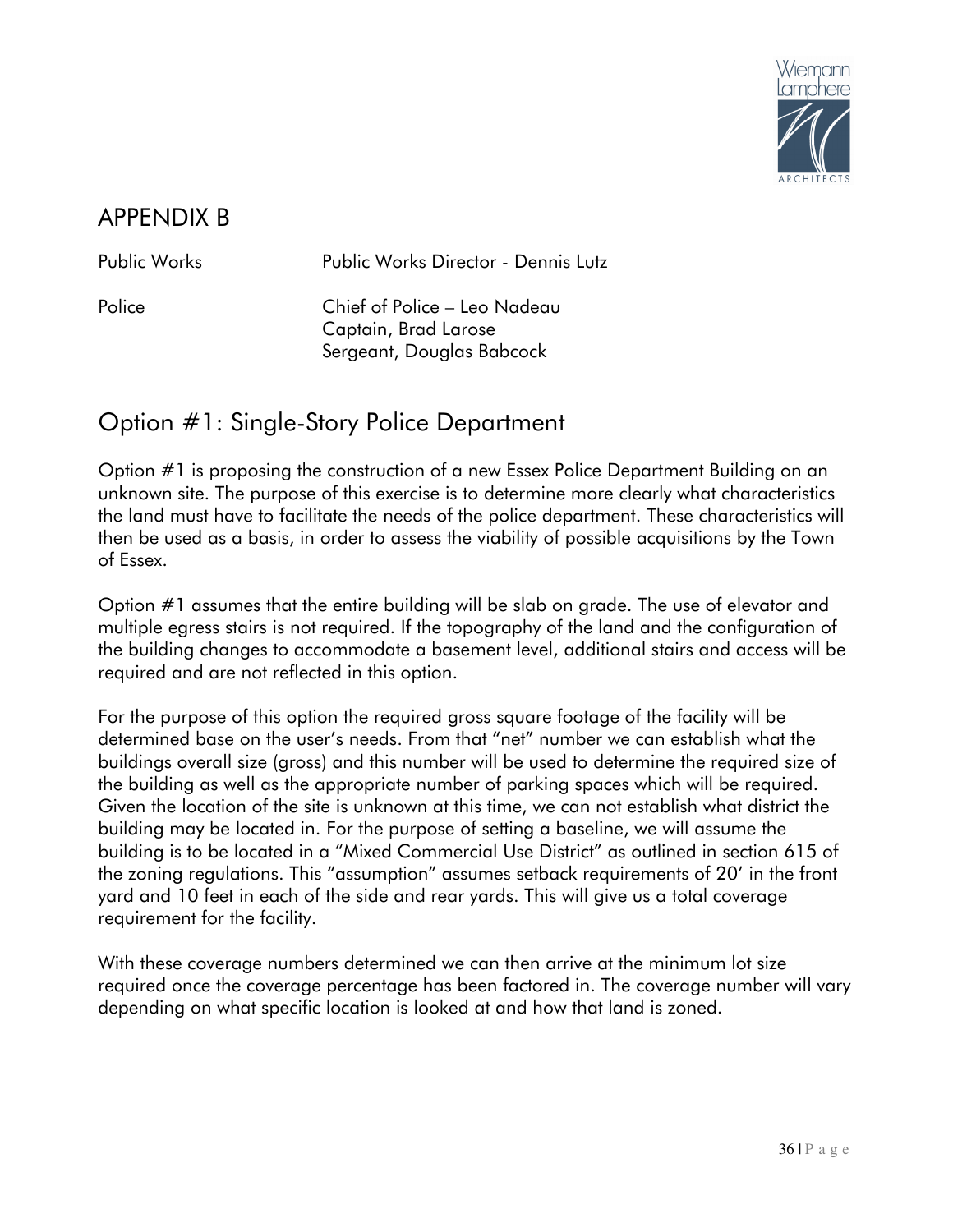

## Strengths: Interdepartmental adjacencies are optimized to the fullest.

Weaknesses: A site would need to be relatively flat to provide access to all sides.

The site should be relatively square to provide the most efficient layout for building and parking requirements. A linear lot would require significant plan changes.

Circulation would be required around the entire building.

This will require a slightly larger plot of land.

It may be more difficult to add onto in the future.

## Concepts:

| Police Department space required:                                                        | $17,965$ s.f. (gross)    |
|------------------------------------------------------------------------------------------|--------------------------|
| Building coverage:                                                                       | $17,965$ s.f. (gross)    |
| Parking spaces required: 63 (75 shown)                                                   |                          |
| Approximate parking coverage required:<br>(assume 400 SF per space including drive lane) | 32,800 s.f.              |
| Total coverage:                                                                          | 50,800 s.f.              |
| Land coverage requirement (assume 65%)                                                   |                          |
| Total land required: (depending on district)<br>Acreage required: (minimum)              | 77,220 s.f.<br>1.8 acres |
| Total construction budget required for Option #1                                         | \$3.8 million            |
| Total <b>project</b> budget for Option #1                                                | \$5.43 million           |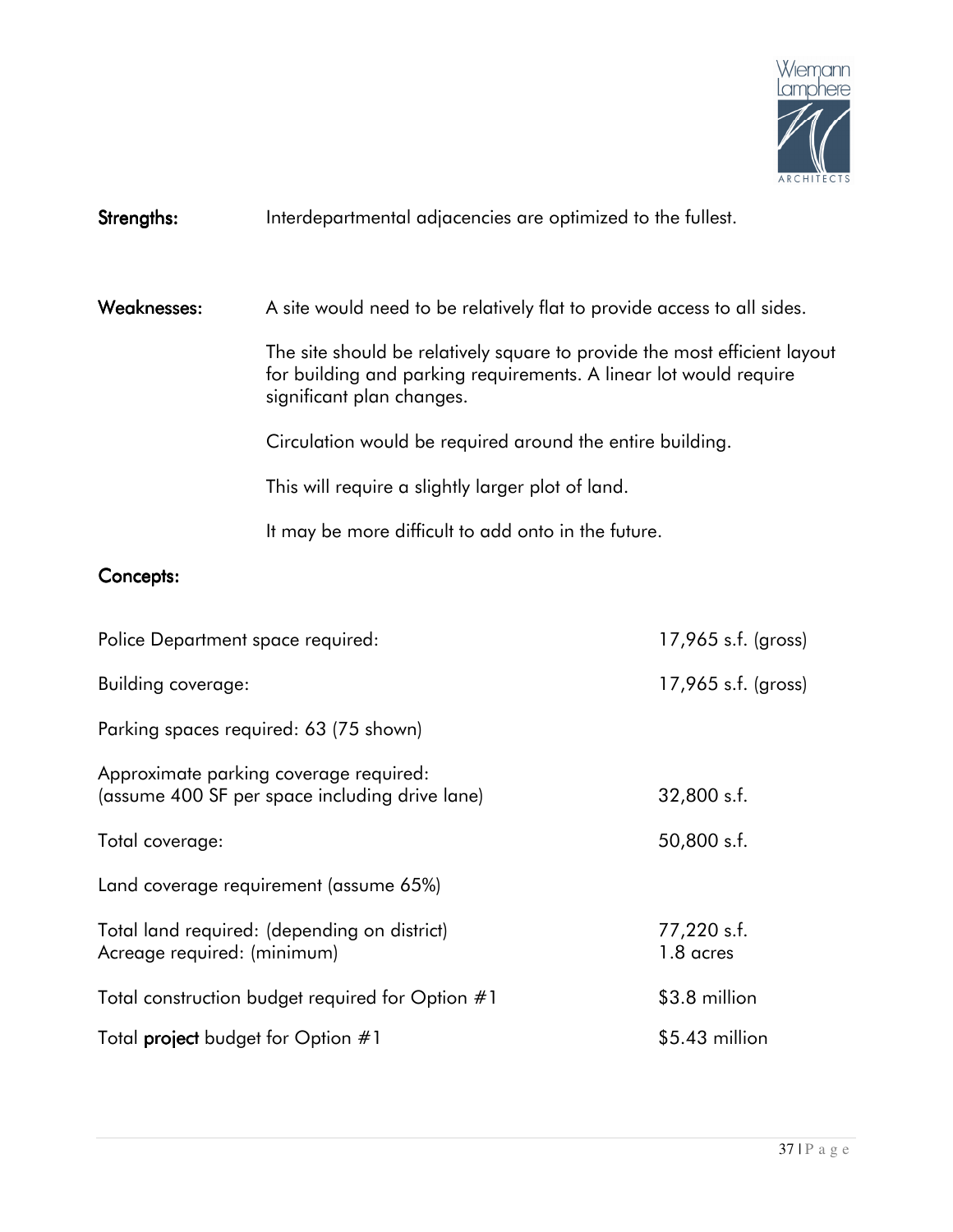

## Option #2: 2-Story Police Department

Option #2 is proposing the construction of a new Town Police Department Building on an unknown site. The purpose of this exercise is to determine more clearly what characteristics the land must have to facilitate the needs of the police department. These characteristics will then be used as a basis, in order to assess the viability of possible acquisitions.

Option #2 assumes that approximately 2/3 of the building will have a second floor. There is also an option to have a basement for additional long-term storage space. The basement space is not calculated into the total project cost but can be assumed to be approximately \$65 per SF assuming that there are soils appropriate for basement conditions. This option assumes that the vehicular portions are single story.

For the purpose of this option the required gross square footage of the facility will be determined based on the user's needs. From that number we can then determine the exact number of parking spaces which will be required. This will give us a total coverage requirement for the facility. With these coverage numbers determined we can then arrive at the minimum lot size required once the coverage percentage has been factored in. The coverage number will vary depending on what specific location is looked at and how that land is zoned.

**Strengths:** The site may be slightly smaller

The basement would allow some cost-effective expansion space.

This option may allow a more sloped site to be an option.

Weaknesses: The possible basement square footage is under-utilized (near-term)

Interdepartmental adjacencies are NOT optimized.

The cost will likely be slightly higher as a result of vertical circulation requirements.

Total building height may be an issue in some zoning districts.